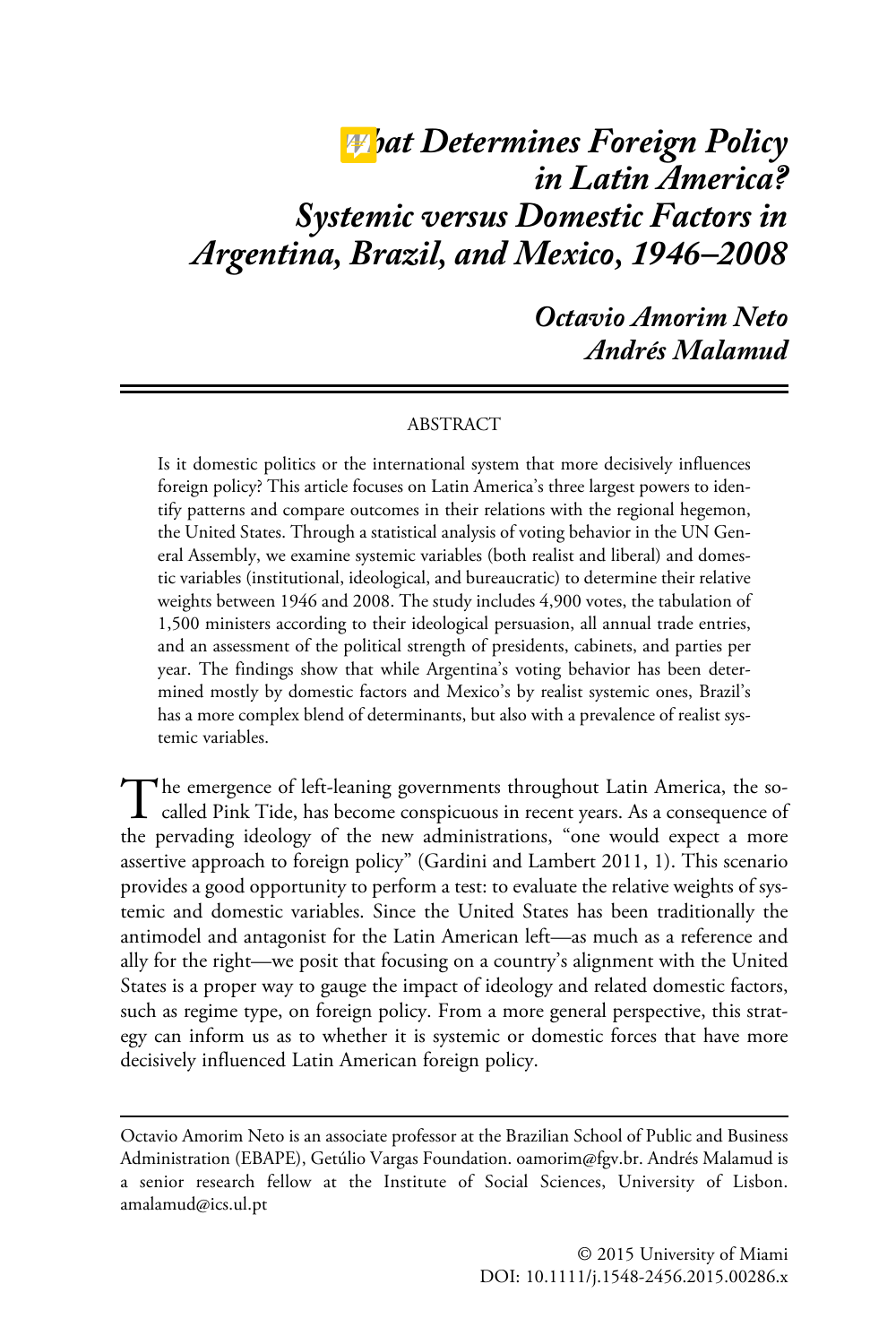We set as our goal to study the distribution of capabilities, the degree of trade interdependence, and the government profile of the three regional giants (i.e., Argentina, Brazil, and Mexico) over a large stretch of time (1946–2008) to identify the factors that best predict their alignment with the United States.

Our dependent variable is operationalized by a quantitative indicator and measured by voting convergence on United Nations General Assembly resolutions. Using voting convergence as a proxy for policy alignment with the United States follows a mainstream methodological choice (Lima and Hirst 2006; Mares 1988a; Covarrubias 2003). Our independent variables are divided into systemic and domestic. The focus of the former is the distribution of capabilities, the strategic priority of the regional hegemon, and the degree of trade interdependence. As concerns domestic variables, centrality is given to political attributes and government orientation: the presence of democracy as measured by the role of the military and strength of the left, executive's and legislature's ideological persuasion, and magnitude of political support.

The article proceeds to review the relevant literature and flesh out the main hypotheses. It then discusses the significance of using votes taken at the UN General Assembly. It advocates the use of two operational indicators of systemic factors; namely, the Composite Index of National Material Capabilities (CINC) and trade dependence on the United States. Country-specific measures of domestic politics are provided before the hypotheses are tested using time-series analysis. The findings of this study indicate that while Argentina's alignment with the United States has been determined mostly by domestic factors and Mexico's by realist systemic factors, Brazil's international behavior has a more complex blend of determinants, but also with a prevalence of realist systemic variables.

# **FOREIGN POLICY AND ITS DETERMINANTS**

Domestic and international politics are usually approached as separate domains, both ontologically and epistemologically. Accordingly, political science has developed two distinct subdisciplines to deal with phenomena taking place either within the state (comparative politics) or between states (international relations). Whereas hierarchy and the monopoly of violence characterize the former, anarchy and changing configurations of power distinguish the latter. Foreign policy constitutes an intersection area, as it is both a public policy developed from within the state and the main input of international politics. In the field of international relations, neoclassical realism is the theory that best grasps the interactions between domestic political explanations of a state's foreign policy choices and systemic or structural (i.e., international) explanations (Rose 1998; Lobell et al. 2009).

Neoclassical realism holds that the actions of a state in the international system can be explained by a combination of systemic variables (such as the distribution of capabilities among states), cognitive variables (such as the perception and misperception of systemic pressures, other states' intentions, and threats), and domestic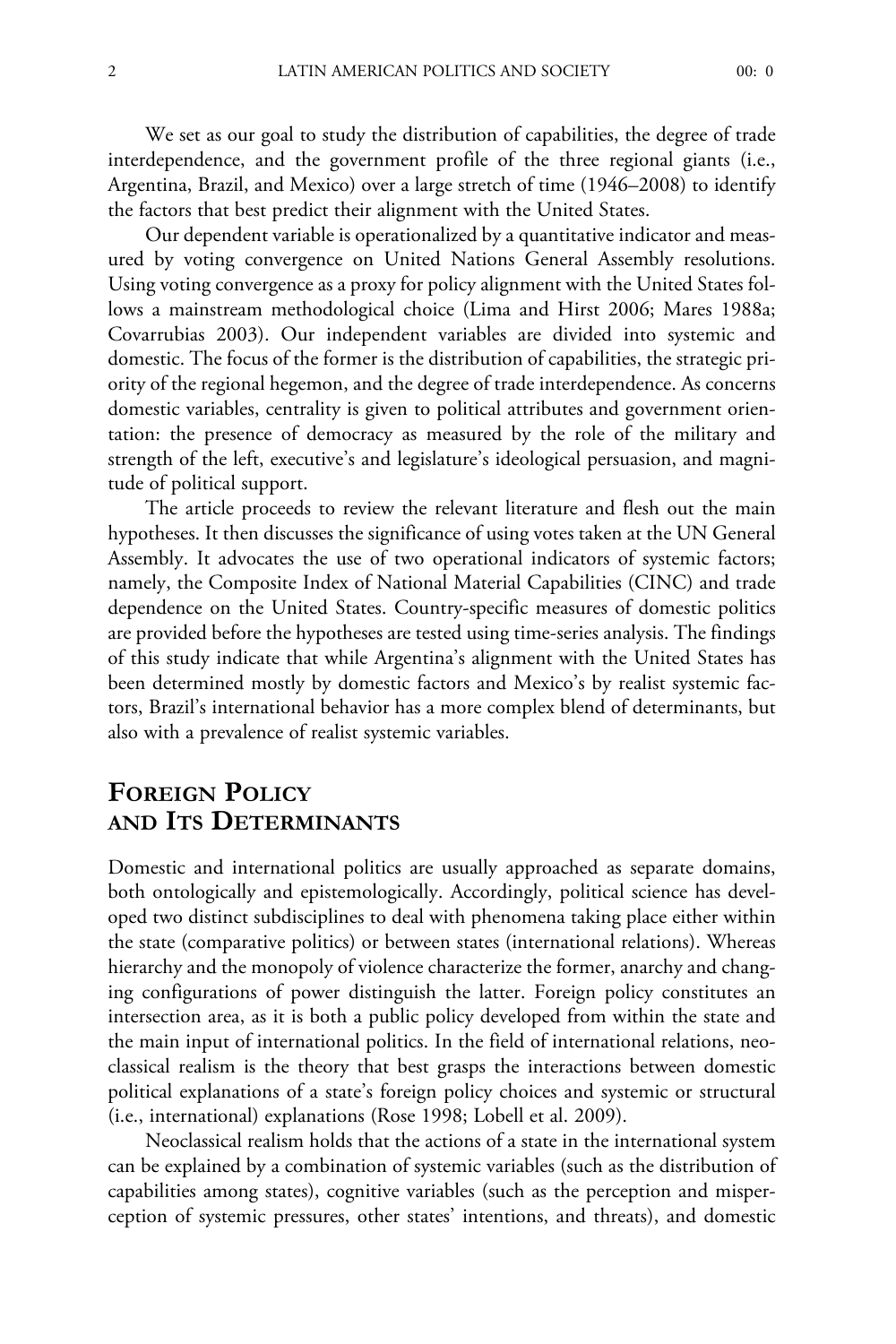variables (such as state institutions, elites, and social actors) affecting the power and freedom of action of decisionmakers. While holding true to the neorealist concept of balance of power, neoclassical realism adds that states' mistrust and inability to perceive one another accurately, or state leaders' inability to mobilize state power and public support, can result in an underexpansion or underbalancing behavior leading to imbalances within the international system, the rise and fall of great powers, and war (Schweller 2004; Zakaria 1998).

The primary motivation underlying the development of neoclassical realism was that structural realism, while useful to explain systemic outcomes, had little to offer about particular states' (unexpected) behavior. In its own words, structural realism offered a theory of international politics, not foreign policy, that impaired the understanding of agency and change. The innovation of neoclassical realism consisted of adding domestic variables between systemic incentives and foreign policy decisions. Its basic theoretical architecture contemplates the distribution of power in the international system as an independent variable, the domestic perception of the system and domestic incentives as intervening variables, and foreign policy decisions as dependent variables.

Foreign policy is an area relatively prone for words to diverge from deeds, given its aloofness from public scrutiny, its relatively weak dependence on bills of law approved by the legislature, and the little direct impact it has on citizens' daily lives—especially in countries that are international lightweights. Therefore, the expectation that foreign policy be internally coherent is contingent on the case in point, as foreign policy may express political struggles and organizational traditions (Allison 1971) or even leaders' personal moods rather than rational planning. The international politics of Latin America, usually far from the centers of high politics, constitutes a laboratory fit to analyze the degree to which foreign policy can be subordinated to domestic struggles.

Drawing on rival theories of international relations and foreign policy, we advance the following propositions about the determinants of Latin American alignment with the United States:

#### *P1. The larger a country's national capabilities (as a percentage of total world capabilities), the lower its voting convergence with the United States*.

The rationale underlying this proposition is that in the Latin American context, larger capabilities help countries to loosen the stranglehold the United States has on their international behavior. As greater power carries greater responsibilities and risks, it might demand a tighter foreign policy adjustment to structural determinants. This is likely to be translated into some kind of soft balancing with the United States; for example, not following Washington's lead on UN motions. While aligning with the United States can pay off in the short run, higher degrees of autonomy might be desirable in the long run. Such autonomy is more feasible when national capabilities grow.<sup>1</sup>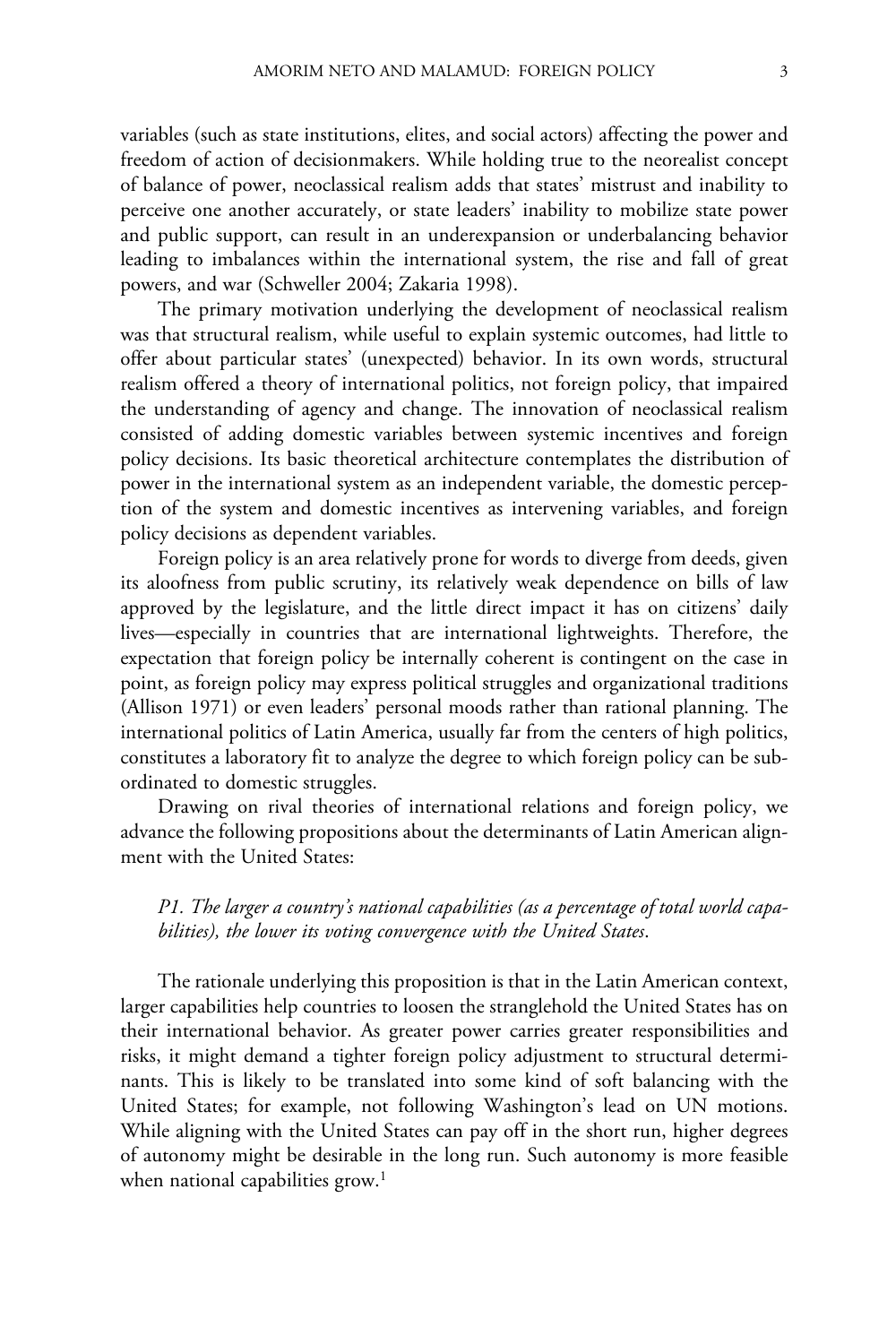*P2. The heavier the trade dependence on the United States, the higher the voting convergence*.

The rationale is that a heavier trade dependence on the largest international economy and regional hegemon requires a better adjustment in the conduct of foreign policy to structural determinants.

*P3. Convergence with the United States should be higher during the Cold War period (1946–1989) than afterward (1990–2008)*.

It is plausible to argue that regional hegemons demand tighter alignments when they face competition within their sphere of influence, and especially within their security perimeter. In the U.S. case, this was true even before the Cold War, as the Monroe Doctrine explicitly called for the exclusion of extracontinental powers from the Western Hemisphere. Our intuition is that the implosion of the Soviet Union and the end of the Cold War could have relaxed U.S. pressures for alignment, thus allowing Latin American states more leeway in foreign policy and reducing their voting convergence with the United States.

*P4. The stronger the military in the political system, the higher the voting convergence*.

Given the traditional conservatism and staunch anticommunism of the Latin American military and its professional ties with its U.S. counterpart, the larger the role of the military in domestic politics, the higher the probability of diplomatic cooperation with the United States. Communist Cuba and Bolivarian Venezuela are certainly exceptions to this rule.

#### *P5. The more leftist the government makeup, the lower the voting convergence*.

Given the ponderous presence of the United States in Latin America, left-wing political forces are the ones that have the most intense preferences for changing the status quo in foreign policy. This may lead to intense reactions by their right-wing opponents. Moreover, among all public policy areas, foreign policy is the one that most easily can be changed by means of symbolic gestures and official pronouncements by the chief executive and the foreign minister. So a Latin America country with strong left-wing political forces is likely to see the conduct of its foreign policy affected by domestic factors.

*P6. Overall, the magnitude of the president's political support has no significant impact as a determinant of convergence with the United States.*

Here the rationale is that a politically stronger president may more easily change foreign policy according to his or her preferences. However, a politically weak president will also have incentives to use foreign policy to generate political capital, given that foreign policy is easy to change, as per the rationale of P5. There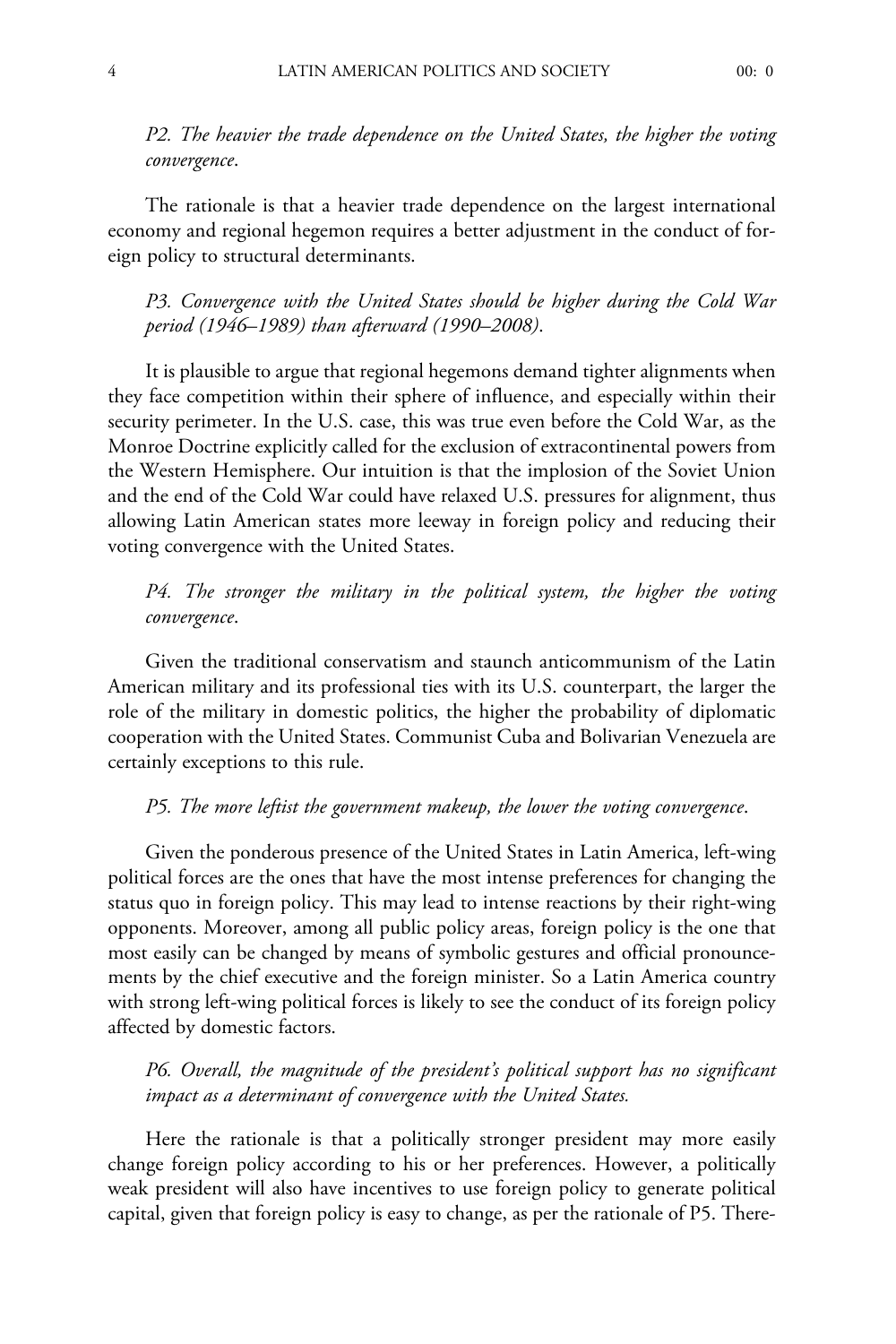fore, in the short term, we foresee some changes in foreign policy as a function of the president's magnitude of political support, but in the long run, weak and strong presidents will cancel the effect of each other.

Our task now is to test these propositions. We have selected three cases that combine geopolitical relevance with political diversity, as they share some structural commonalities while offering variation in the independent variables. On the one hand, Argentina, Brazil, and Mexico are traditionally considered the largest Latin American powers and are all characterized by presidentialist executives. On the other hand, their geographic proximity and trade interdependence with the United States range across the full spectrum. The political power of the military ranges from high in Argentina and Brazil in the 1970s through middle in Brazil in the 1980s to consistently moderate to low in Mexico. The ideological makeup of their administrations has varied widely, both within each country and across countries, short of communism. Therefore they constitute a relevant and variegated sample to test the influence of systemic and domestic factors on voting convergence with the United States.

# **UN GENERAL ASSEMBLY VOTES AS A PROXY FOR FOREIGN POLICY**

We aim to generate insights into Argentina's, Brazil's, and Mexico's foreign policy by looking at how they voted on UN General Assembly motions.<sup>2</sup> The choice of this measure, however, is not consensual, as some analysts see the General Assembly only as a passive arena as regards the interaction of states (Dixon 1981) or consider the votes recorded therein as merely symbolic (Kennedy 2006, 34). Other authors make use of these votes to identify the position of countries on multilateral issues and regional alignments (Lijphart 1963; Marín-Bosch 1998; Selcher 1978). However, a strand of the scholarly literature treats these votes as an indicator of the general orientation of states' foreign policy (Thacker 1999; Tomlin 1985; Voeten 2000). We draw on this strand to justify our operational decisions.

Tomlin (1985) examines the validity of indicators that rely on votes cast in the UN General Assembly. He asks whether and to what extent the similarity among these votes can be used to describe interstate relations in the broader arena of international politics. The answer is based on the analysis of the behavior of black African states in the 1960s, both in the UN General Assembly and in the African subsystem. Tomlin argues that UN votes are relevant only if they are consistent with the behavior observed in the African subsystem—that is, outside the UN—and concludes that UN voting patterns are a valid indicator of states' attitudes toward the rivalry between the superpowers of the Cold War. Particularly important for the purposes of this article is the strong correlation found between the votes cast in the UN General Assembly and the foreign policy of African countries regarding the United States. Thus, UN voting behavior provides a valid indicator of national alignment with the United States (Tomlin 1985, 205–6).

Voeten (2000), in turn, investigates the validity of a number of theoretical contributions to the study of international relations through the analysis of votes cast in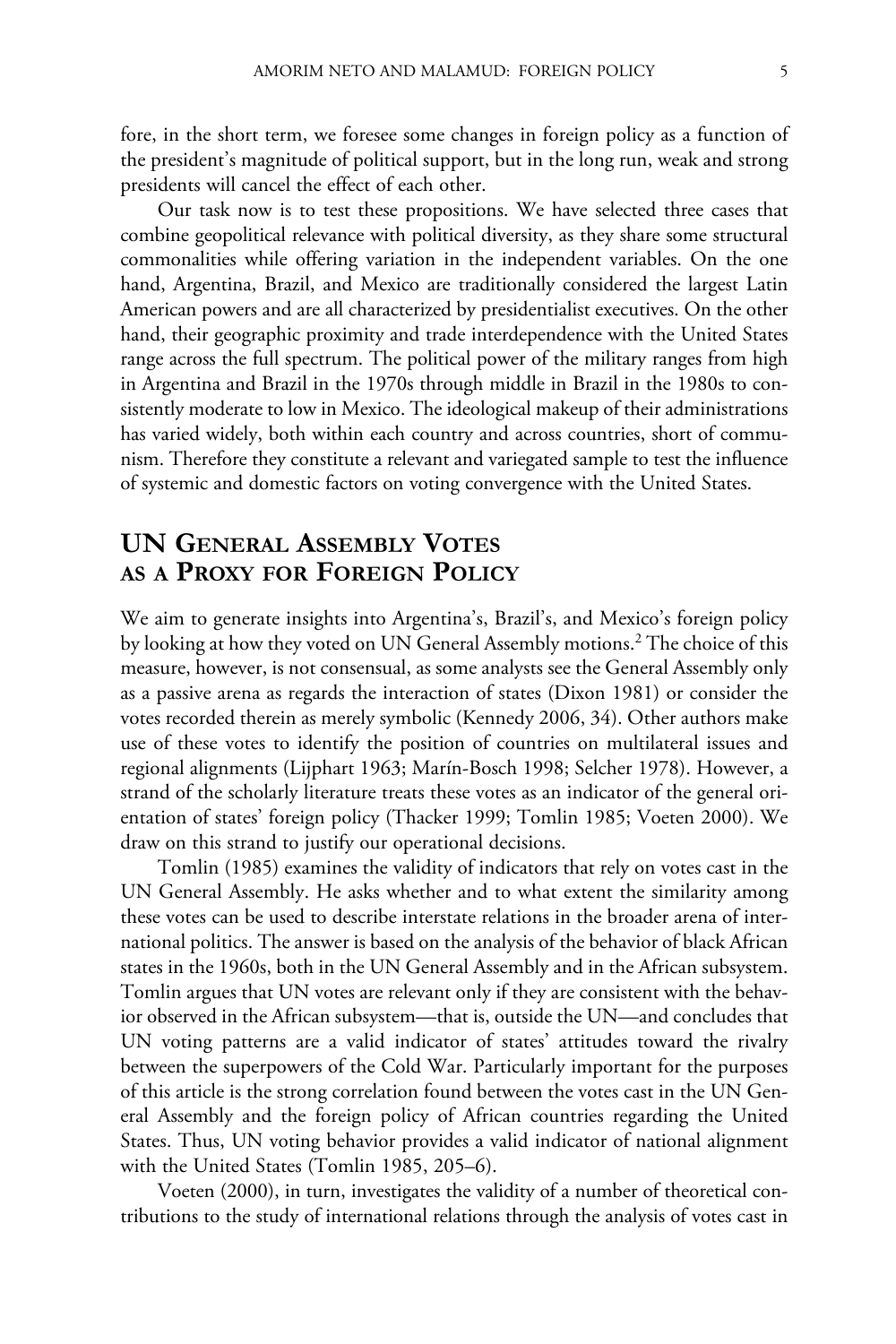the UN General Assembly, both in the Cold War period (1946–88) and later (1991– 96). He argues that this kind of study can reveal changes in states' behavior as well as demonstrate the dimensionality of global conflicts (Voeten 2000, 185–86).

But is there any palpable consequence of votes cast in the UN General Assembly? Thacker (1999) categorically states that yes, there is: *ceteris paribus*, the more a state moved toward the U.S. position in the votes taken in the General Assembly, the greater the likelihood of its receiving International Monetary Fund loans between 1985 and 1994.

In short, voting in the UN General Assembly both reflects international alignment and entails political consequences. Following on the works of Thacker, Tomlin, and Voeten, we analyze the votes cast on UN General Assembly motions by Argentina, Brazil, and Mexico from 1946 to 2008 and the degree of convergence of each of these countries with the United States. For this, we use the database built by Erik Voeten and Adis Merdzanovic, "United Nations General Assembly Voting Data" (2008), which has a record of all roll-call votes on which there was no unanimity.

#### **The Calculus of Convergence**

There are two methods to compute the convergence between two countries on votes held in the UN: simple convergence and Lijphart's Index of Agreement (1963). Simple convergence calculates the percentage of identical votes cast by two countries (yes/yes, no/no, or abstain/abstain). Lijphart's Index of Agreement takes into account not only identical votes but also those on which states converge partially (yes/abstain and no/abstain). It was originally formulated to identify blocs within the United Nations.

Simple convergence has been criticized for not considering that situations in which one country votes yes or no and the other abstains do not necessarily constitute complete divergence. The main criticism leveled at the Index of Agreement is that if on 100 votes, country A abstains all times and country B only votes yes or no, A and B will have a convergence of 50 percent, the same convergence that is obtained if A never abstains and votes the same way as B 50 percent of the time.

Apart from the above reason, we opted for simple convergence because it has been adopted by U.S. diplomats (Thacker 1999) and their Latin American counterparts to evaluate each other's international behavior. For example, according to what one former foreign minister of Brazil says of another,

In justifying [Brazil's] independent foreign policy, Afonso Arinos … says in his memoirs that the first goal of Quadros [Brazil's president in 1961], for whom he was foreign minister, "was to break with the Foreign Ministry's old tradition of always voting with our friends of the United States" (Lampreia 2010, 252).

Similarly, though in the opposite direction, Argentine foreign minister Guido Di Tella (1991–99) steered a pro-U.S. turn in his country's foreign policy by demanding that the Argentine ambassador to the UN reach a 60 percent voting coincidence with the United States if he wanted to keep his post (Escudé and Cis-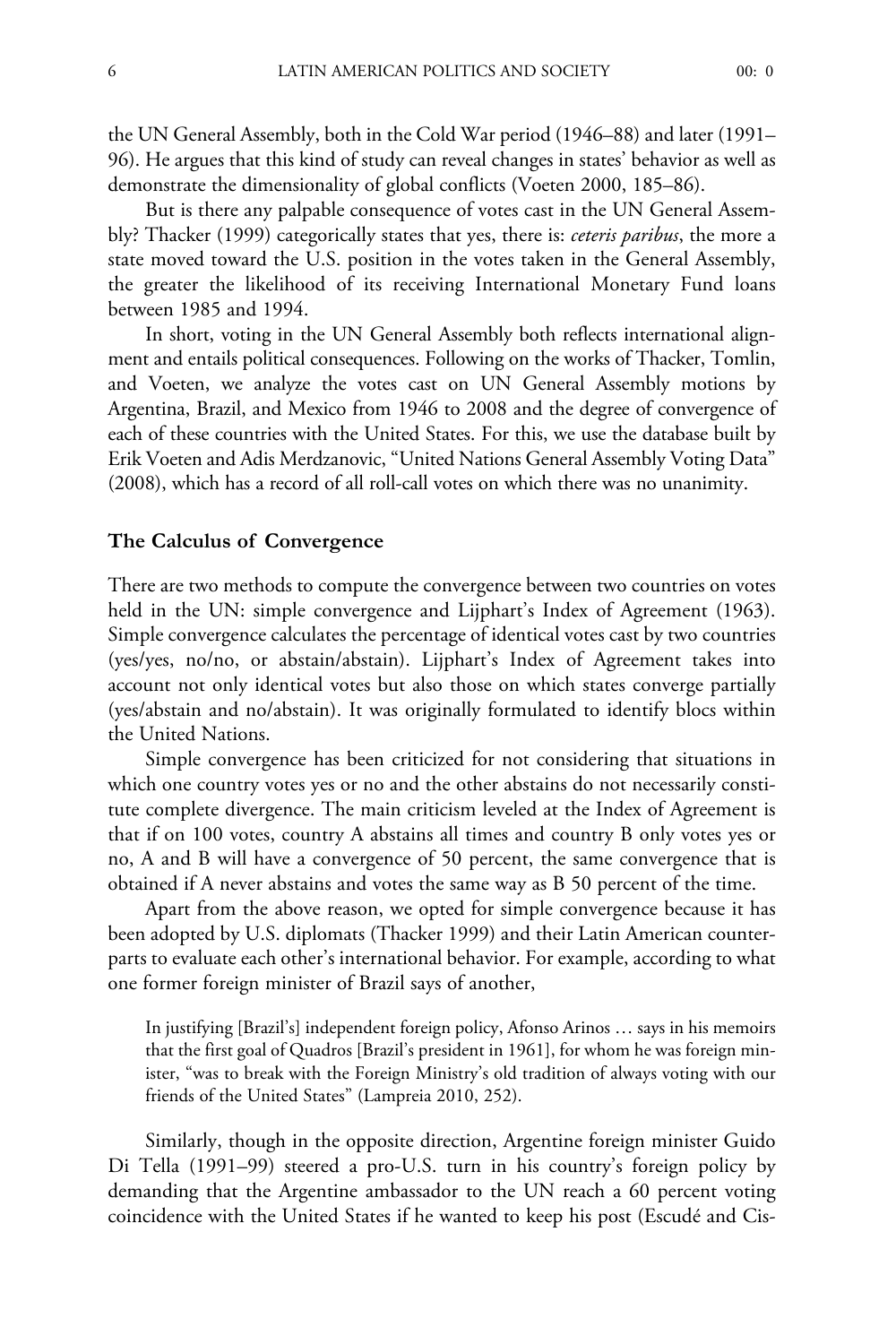



Source: Voeten and Merdzanovic 2008.

neros 2000, 15, 42–47). In turn, the importance that the U.S. government concedes to voting records at the UN General Assembly is manifest in the annual edition of the *Report to Congress on Voting Practices in the United Nations*, drafted by the Department of State (Thacker 1999).

What diplomats from Latin America and the United States take into account when examining UN General Assembly votes is precisely the degree of identity of their positions. That is to say, a simple measure of convergence is also intersubjectively valid, since it corresponds to the meaning attributed to it by the relevant players. Yet we will also use Lijphart's Index of Agreement to check the robustness of our findings.

Voeten and Merdzanovic's database has 4,900 voting records. Figure 1 displays the yearly convergence of Argentina, Brazil, and Mexico with the United States over the period 1946–2008. Note that the three curves display the same downward trend, with many similar peaks and valleys. However, there are important differences: Brazil displays a conspicuously higher convergence with the United States in the 1940s and 1950s than Argentina and Mexico; Argentina is more convergent with the United States in the 1990s than Brazil and Mexico; and Mexico is very far from both Argentina and Brazil in the late 1950s. Yet in the whole picture, similarities prevail over differences. This means that if we find different determinants of the foreign policy of the three countries, we have a case of equifinality.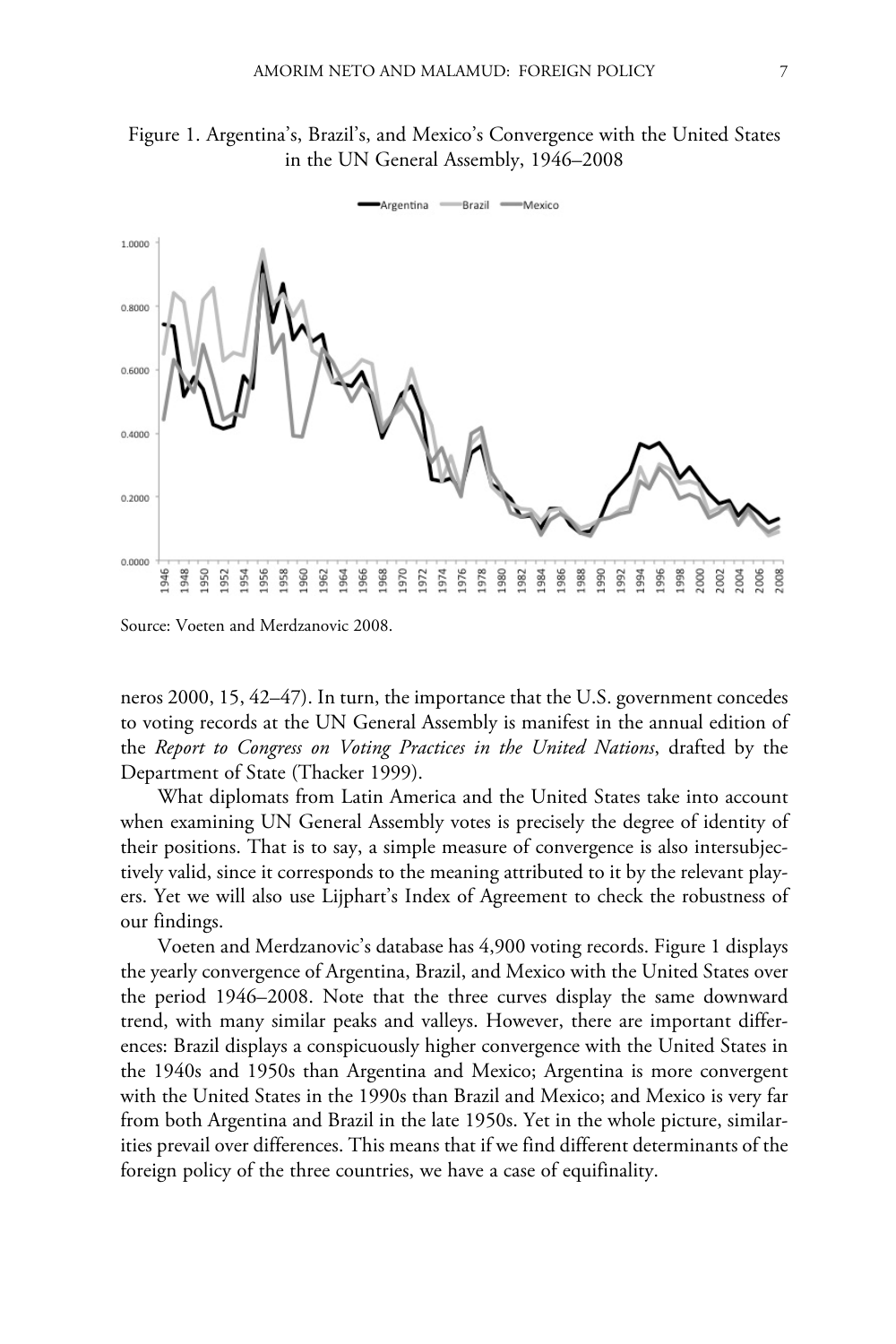

Figure 2. National Material Capabilities (CINC) of Argentina, Brazil, Mexico and the United States, 1946–2008

Note: The U.S. CINC is on the secondary axis. Source: Singer et al. 1972.

# **SYSTEMIC VARIABLES**

We test three systemic variables: each country's position in the international hierarchy of military and economic power, its degree of asymmetric interdependence on the United States, and the strategic priority of the United States. The first variable is a tributary of neorealist theory and was measured by resorting to the Composite Index of National Capabilities (CINC), a statistical measure of national power that combines six different components representing demographic (total and urban population), economic (iron and steel production and energy consumption), and military (expenditure and personnel) strength (Singer et al. 1972). The second variable stems from liberal theories, and measures exports to the United States as a proxy for economic dependence; accordingly, we tabulated all annual trade entries for the period 1946–2008. The third variable relates to the intensity with which the United States sought to align the Western Hemisphere, and uses a binary variable (incidence of the Cold War) to gauge it. Figure 2 displays the national capabilities of Argentina, Brazil, Mexico, and the United States in the period 1946–2008. Figure 3 exhibits Argentina's, Brazil's, and Mexico's trade dependence on the United States.3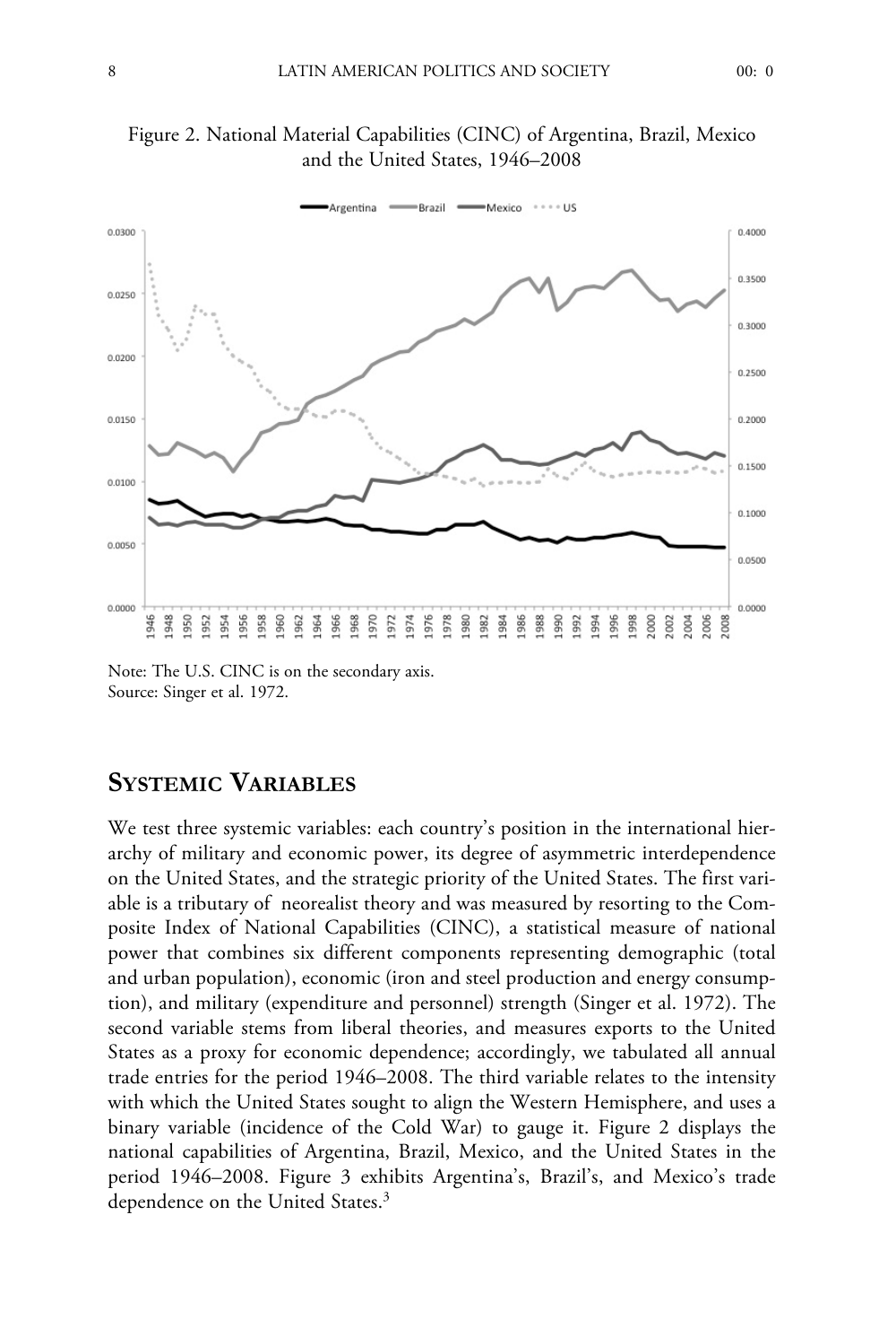

Figure 3. Exports to the United States as Percent of Total Exports of Argentina, Brazil, and Mexico, 1946–2008

Sources: U.S. Census Bureau 1940–2012; Ministry of Development, Industry and Foreign Trade n.d. (for 1953–88); IBGE (for 1940–52); AliceWeb2 (for 1989–2008); Aparicio Cabrera 2011.

# **COUNTRY-SPECIFIC DOMESTIC POLITICS VARIABLES**

Our domestic variables include a set of ideological and ideological-institutional measures, since in Latin America the left is traditionally associated with anti-Americanism: the president's ideology, the president's political strength, the cabinet's ideological leaning, the legislative strength of left and center-left parties, and the presence and weight of military ministers in the cabinet—which is associated with the ideological right (see figures 4–6). The latter variable is associated with the nature of the regime (i.e., democratic or not), but it also provides meaningful information about military influence in civilian administrations. With the assistance of country experts, we coded 1,500 ministers in 3 countries according to their ideological persuasion, as well as the political strength of presidents, cabinets, and parties per year. An overview of the national contexts framing and qualifying these variables follows.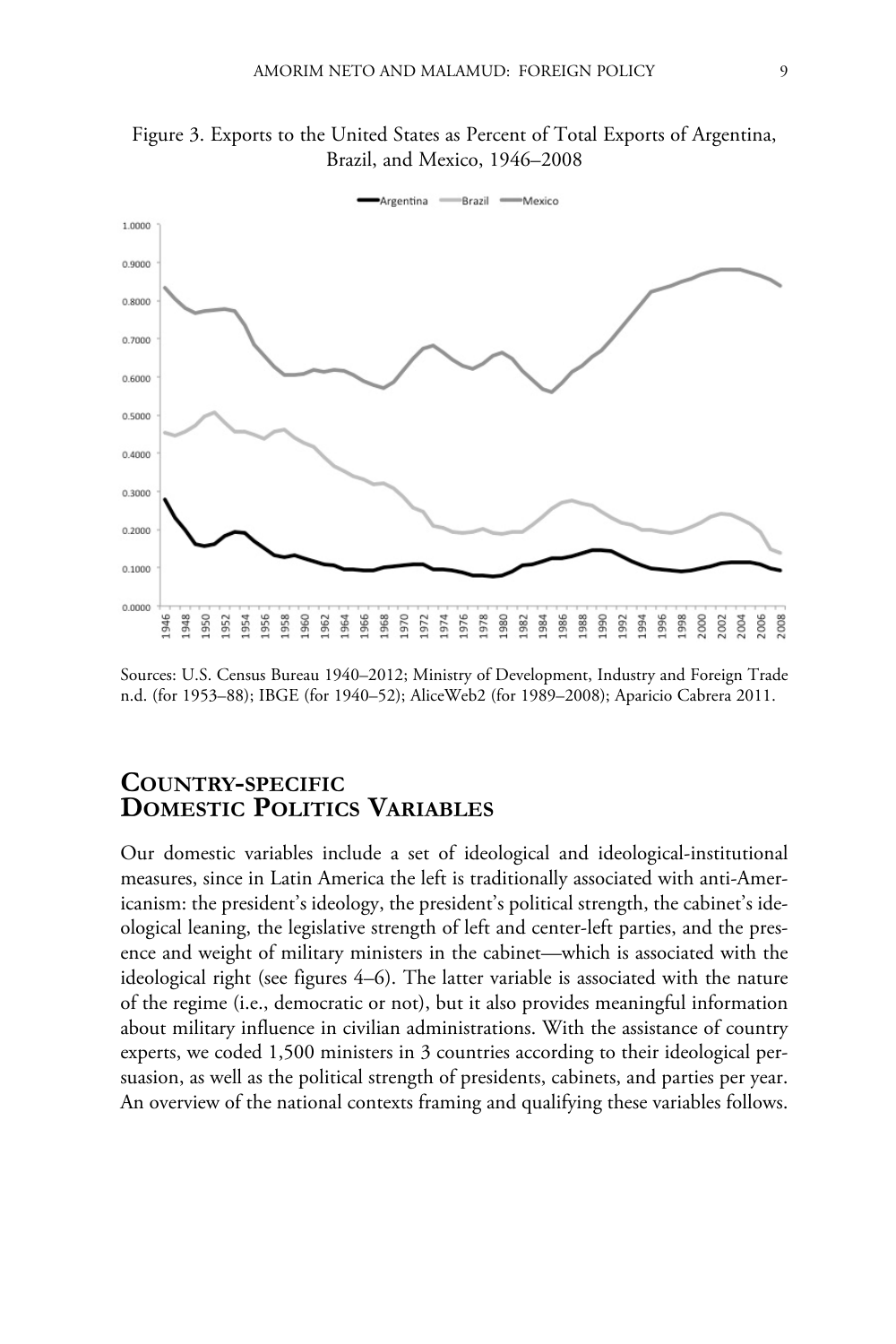

## Figure 4. The Cabinet Strength of the Center-Left and of the Military in Argentina, 1946–2008

Note: The Argentine center-left is defined by its appeal to the popular sectors, not by any reference to doctrine.

Sources: Molinelli et al. 1999; data provided by Marcelo Camerlo and Miguel de Luca.

#### **Argentina**

Three organizations ruled over Argentina between 1946 and 2008: the Justicialista Party (PJ, Peronists), the Radical Civic Union (UCR, Radicals), and the armed forces. The Peronists won 9 presidential elections and held the presidential office for 32 years, whereas different branches of the Radical Party won in 4 opportunities and held the post for 16 years. For their part, 9 unelected military officers performed as chief executives in 17 years. Coalitions have been rare: although several presidents ran for office with a running mate from another party, single-party governments were vastly prevalent, and multiparty coalitions formed only twice: under Radical president Fernando De la Rúa (1999–2001) and Peronist caretaker Eduardo Duhalde (2001–3). As a consequence, most cabinets were ideologically coherent, the only significant exceptions being ephemeral Cámpora (1973) and caretaker Lastiri (1973), since they had to balance Peronist left and right wings.

The turbulent 1970s aside, the left-right ideology has not been a meaningful dimension of the Argentine party system (Catterberg and Braun 1989). Both the Peronists and the Radicals are catch-all parties. Although Peronism has a workingclass base and Radicalism is more representative of the middle classes, the two par-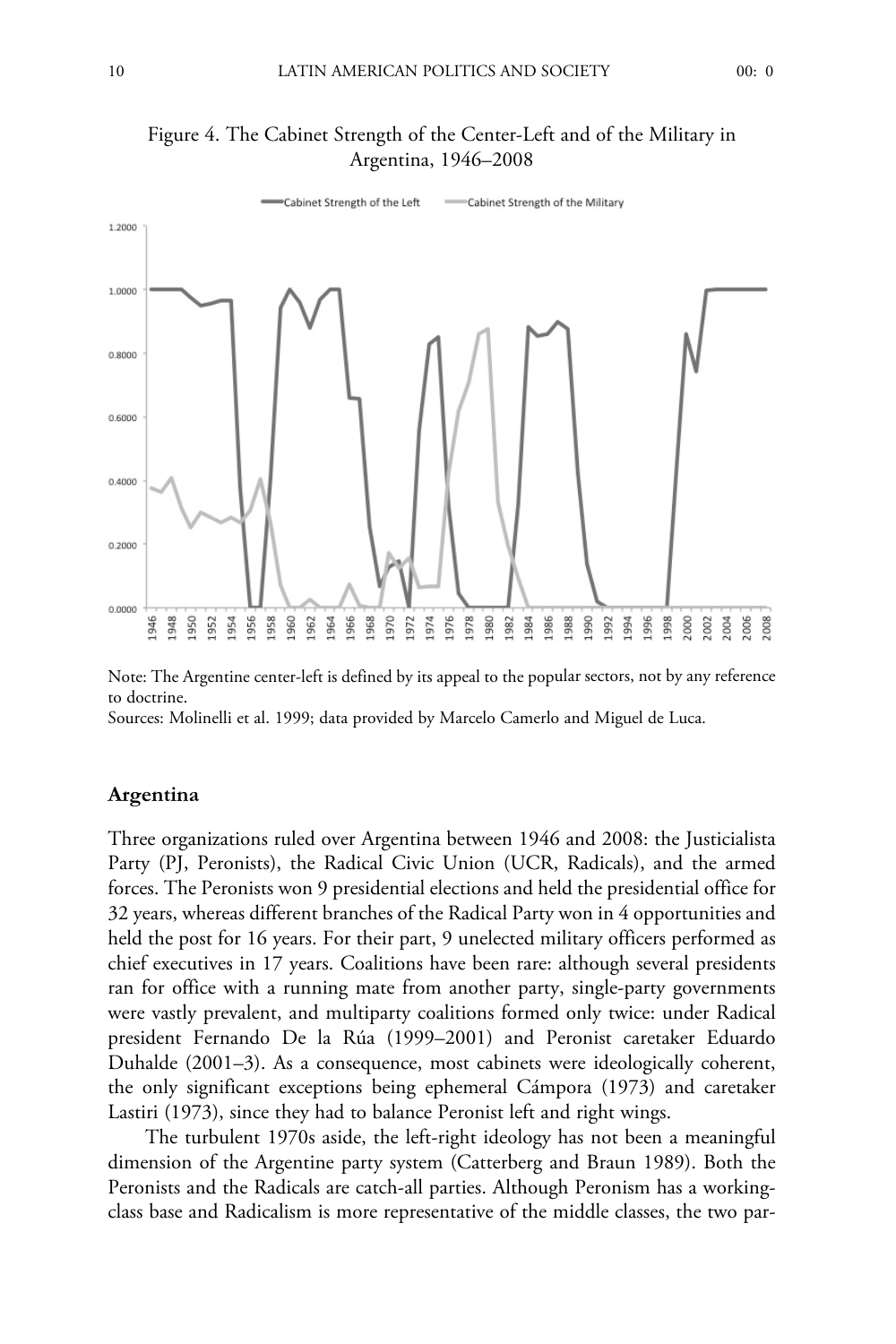

Figure 5. The Cabinet Strength of the Left, the Legislative Strength of the Left, and the Cabinet Strength of the Military in Brazil, 1946–2008

Source: Amorim Neto 2011.

ties have wings at both sides of the center, and neither can be labeled as consistently rightist or leftist. The main difference between them is that the ideological amplitude of Peronism is much wider: in some periods, extreme left and right factions coexisted—even killed each other—under the same party label. In contrast, the military can only be considered right-wing, even when it included dovish liberals and hawkish nationalists in the cabinet.

In our database we have classified most Peronist and Radical ministers as ideologically centrist, either because they belonged to a centrist party or because, when they were more ideologically laden, the president was the party leader and left no margin for manifestations of dissent. We gauged ideological positions at the time of appointment. Different values have been given in two cases: when ministers were independent or belonged to a token party (like Domingo Cavallo under Carlos Menem and De la Rúa) and when the president was not the party—or military—leader, as happened with Levingston (1970–71), Cámpora (1973), and De la Rúa (1999–2001).

In foreign policy, Argentina underwent three periods over the twentieth century. Before World War II, it followed three main orientations: "Europeanism, opposition to the United States, and isolation from the rest of Latin America" (Russell and Tokatlian 2006, 247; also Lanús 1986). The second period, between the end of World War II and the end of the Cold War, entailed nonalignment in regard to the United States without implying equidistance between the blocs; vowing Latin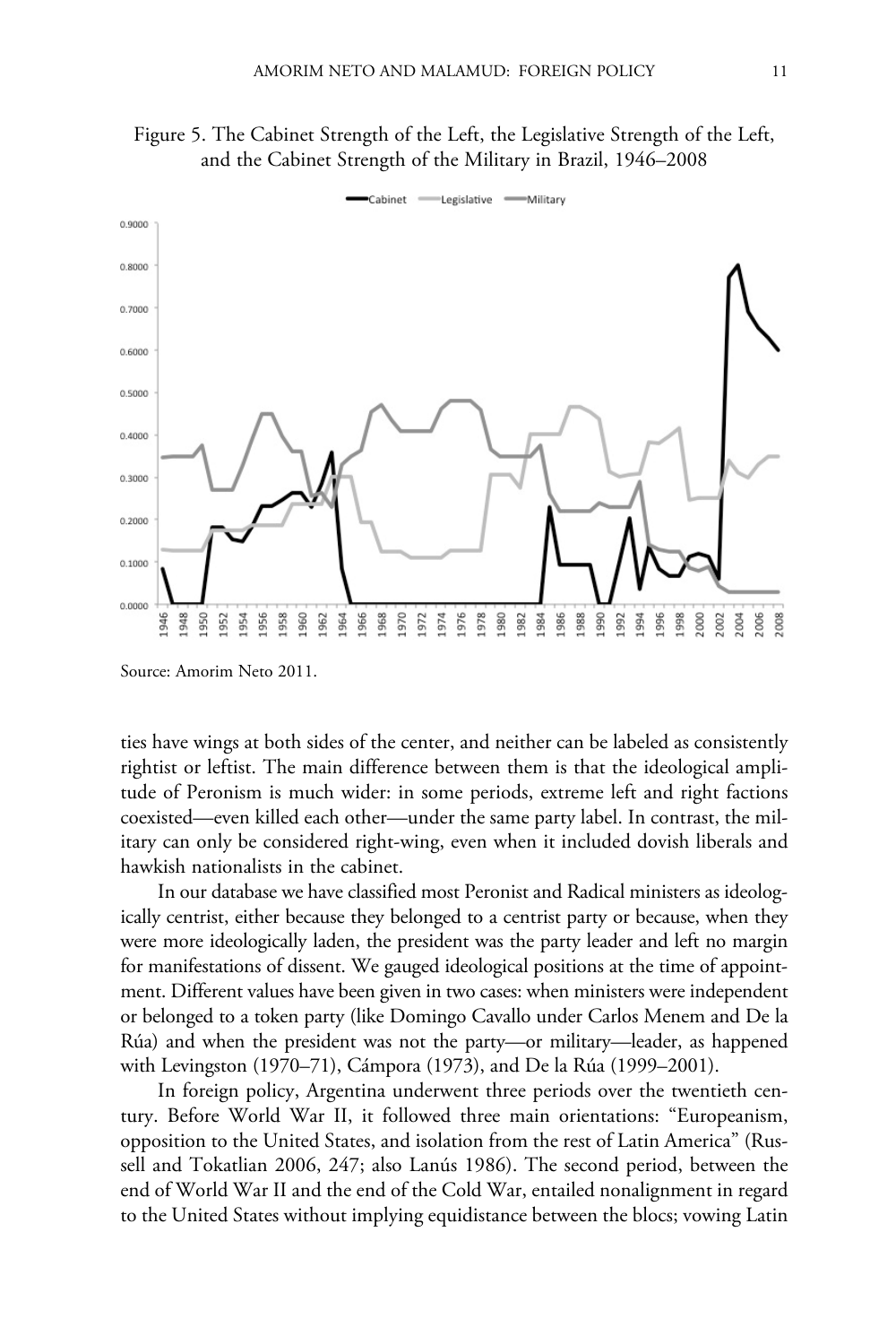



Figure 6. The Cabinet Strength of the Left and the Cabinet Strength of the Military in Mexico, 1946–2008

Sources: Camp 2011; Coppedge 1997; Craig and Cornelius 1995; Quijano Torres 2012; and a survey of experts responded to by Roderic Ai Camp, Alain De Remes, Todd Einsenstadt, Cecilia Martínez-Gallardo, and Antonio Ortiz-Mena.

American integration without doing much to deliver; rejecting international regimes that sought to freeze the distribution of world power; and diversification of commercial partnerships irrespective of ideology (Russell and Tokatlian 2006, 266). After the end of the Cold War, Peronist president Menem steered a foreign policy change. "Automatic alignment" or "pragmatic acquiescence" was premised on subordination to the political and strategic interests of the United States; the definition of national interests in economic terms; active participation in the creation and strengthening of international regimes in line with the Western countries and the Washington Consensus; and support for regional economic integration and unilateral openness (Russell and Tokatlian 2006, 267).

Once into the twenty-first century, the arrival of the Kirchners gave a new twist to an already twisted history (Malamud 2011). As Margheritis (2010, 1) explains, "apparently contradictory and inconsistent foreign policy behavior shaped Argentina's reputation as an erratic and relatively unpredictable international actor—the adjectives going, in fact, from pariah to wayward to unreliable partner." This behavior has included several turns, ranging from small adjustments to dramatic policy shifts. Remarkably, such a pattern has been due to policy inconsistencies not only between political parties but also within them, especially the PJ.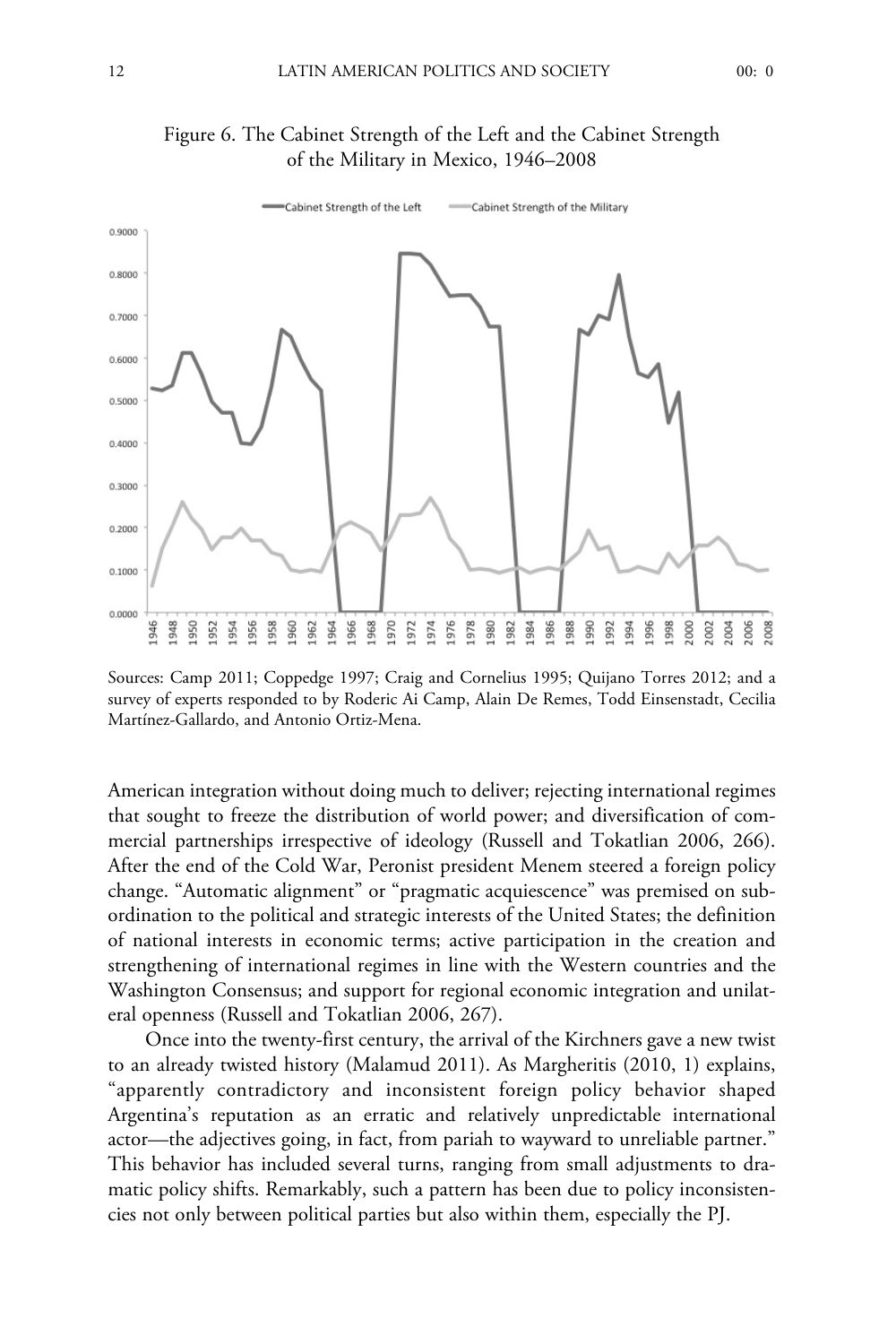#### **Brazil**

Between 1946 and 2008, Brazil had three political regimes: democracy from 1946 to 1964, military rule from 1964 to 1985, and democracy again since March 1985. Key institutional pillars remained largely untouched over these 63 years, including presidentialism (with the exception of a parliamentary interregnum in the years 1961–63), bicameralism, federalism, and the congressional electoral system. In contrast, throughout these decades, there were different party systems, wide swings in the degree of executive centralization, elections with varying degrees of freedom and fairness, and legislatures and courts with changing degrees of independence and influence.

A key feature of Brazil's political landscape since 1946 has been the so-called coalitional presidentialism (Abranches 1988; Amorim Neto 2006; Figueiredo 2008; Power 2010; Santos 2003). This is due to the absence of a presidential party that commands a legislative majority. In 1946–64, Brazil already had a moderately fragmented party system, and since 1990 the country has been electing the world's most fragmented legislatures. Therefore, chief executives are often hard pressed to offer cabinet posts to many parties in return for legislative support, a pattern relatively similar to what prime ministers do in parliamentary systems. This is to say, unlike their Argentine and Mexican counterparts, Brazilian presidents do not govern alone. The exception to this rule was obviously the military regime, during which the governing party (ARENA/PDS) enjoyed a legislative majority—except for 1983–84.

Executive-legislative relations have been fraught with grave conflicts and dire consequences: nearly all presidents who failed to build or maintain a legislative majority were unable to complete their constitutional terms. Lula da Silva in 2003– 7 was the first exception. Still, 2005 was marked by a severe political crisis (the socalled *escândalo do mensalão* or monthly stipend scandal), which originated in the poor management of the president's legislative coalition and almost led to an impeachment. Note, however, that since the promulgation of the 1988 Constitution, Brazil's coalitional presidencies have been, on average, considerably more stable and effective than their 1946–64 predecessors. This is a consequence of the extensive agenda-setting and lawmaking powers now granted to the executive (Figueiredo and Limongi 1999; Santos 2003).

As for Brazilian political parties, they are a motley crew. While some of them are markedly parochial, clientelistic, and undisciplined, others are nationally oriented, more programmatic, and thoroughly disciplined. In general, left-wing parties—such as the Workers' Party (PT)—belong to the latter group, whereas rightwing parties are almost always found in the former (Mainwaring 1999). Almeida (2004) shows that left-wing parties are the only ones with a real programmatic concern for foreign policy. This feature led us to test the impact of only those parties on Brazil's diplomatic behavior.

A note on the Brazilian military is in order. Since the 1930s, it has been markedly and invariably anticommunist, so its impact on foreign policy was mostly pro-U.S., particularly in the first decades of the Cold War. However, in the 1970s,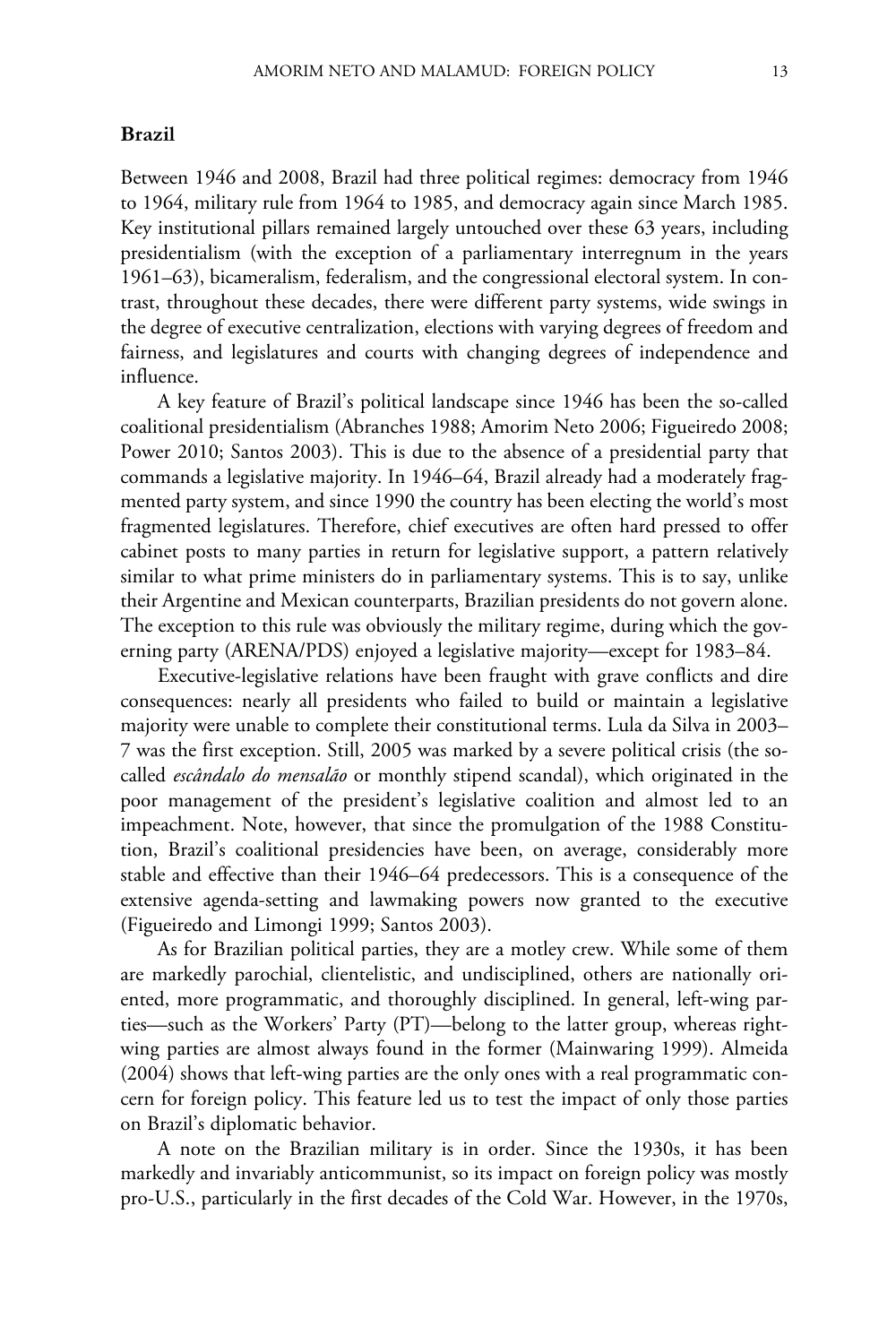the generals began to diverge from Washington on key strategic issues. In terms of their domestic political power, the armed forces were very influential in the first democratic experience, so much so that they toppled the regime in 1964. In the 1964–85 period they were obviously hegemonic. At the outset of the new democratic regime in 1985, they retained considerable prerogatives and autonomy, with each branch entitled to a cabinet minister plus the president's military chief of staff and the head of the Joint General Staff, both offices with cabinet rank (Stepan 1988). These positions lasted until the creation of a civilian-led Ministry of Defense in 1999. Since then the military's domestic power has waned.

Brazil's foreign policy since 1946 can be described as a permanent quest for autonomy, but with distinct contours for different environments (Rodríguez 2012). Although foreign policy during the Cold War can be characterized as a bid for "autonomy through distance" in regard to foreign powers and regional rivals, in the decade after the fall of the Berlin Wall, the country's diplomacy was distinguished by "autonomy through participation" in international institutions and regional organizations (Fonseca 2004). Yet since Lula came to power in 2003, Brazil's foreign policy has acquired a moderately revisionist tone (Lima 2010).

Autonomy through distance was the diplomatic expression of Brazil's developmentalism, under which the country accepted the demand for alignment with the United States while trying to use it as a bargaining chip for economic advantages. This was the policy that held sway during the 1940s and 1950s. However, in the early 1960s, Brazil began to "qualify" its alignment, even under the staunchly anticommunist military regime. The country agreed to bandwagon with the United States with respect to fundamental values but did not translate that into strategic engagement. The best example of this was the severance of the U.S.-Brazil Military Agreement by Brasília in 1977. In other words, Brazil's foreign policy during the Cold War was a kind of Americanism à la carte.

Right after the end of the Cold War, Brazil shed its arms'-length approach to the global order. Autonomy through participation implied the adherence to international regimes in order to leverage the country's foreign policy leeway. Thus Brasília tried to shape the international agenda with the values embedded in its diplomatic tradition: multilateralism, legalism, pacifism, and noninterventionism. A telling example of the country's willingness to participate in the shaping of the global order was its return to the UN Security Council in 1988–89 and 1993–94 after a long absence, its presence in several UN peacekeeping operations, and an enhanced dialogue with the European Union (Fonseca 2004, 368–69). However, since the PT came to power in 2003, Brazil's foreign policy has turned into what Vigevani and Cepaluni (2007) label "autonomy through diversification," meaning the adherence to international norms by means of South-South and regional alliances in order to reduce asymmetries with the developed countries, thereby assuming reformist positions toward international institutions and a more assertive diplomatic stance.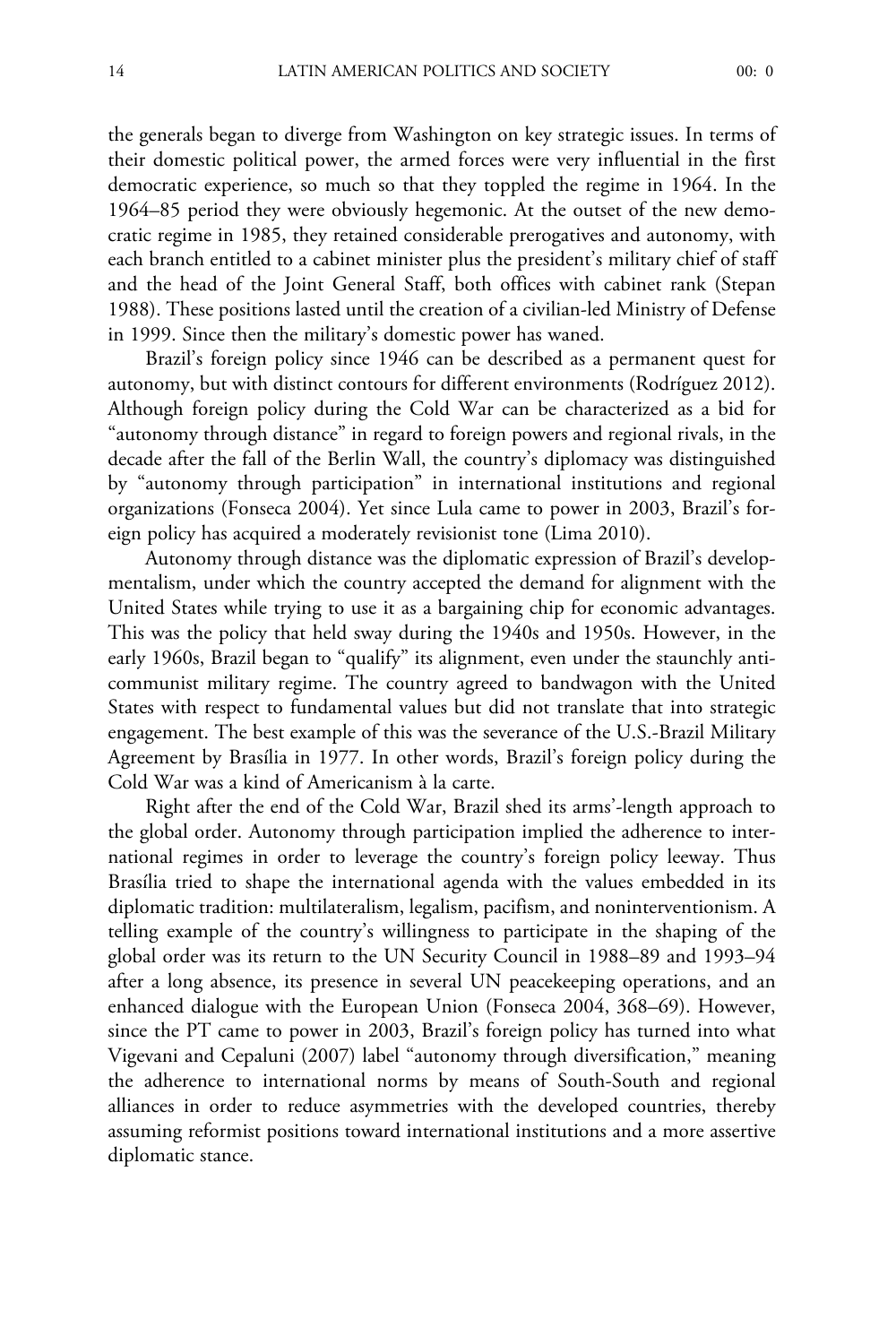#### **Mexico**

Just like Argentina and Brazil, Mexico features a federal organization and a presidentialist type of government. Unlike both of them, however, it has had regime stability since 1929, when the party now called the Institutional Revolutionary Party (PRI) was founded. No coups of state and no presidential re-elections have occurred since that date, a combination of institutional continuity and personnel renewal infrequent in the Latin American landscape. Moreover, since 1946, the military has been prevented from meddling in politics (Camp 1992), another rare feature south of the Rio Grande.

The PRI ideology has varied widely over time. Plutarco Elías Calles, its founder, was a conservative politician who held presidential office in the 1920s, but the most renowned party leader was center-left, nationalist president Lázaro Cárdenas, who expropriated the foreign oil companies during his 1934–40 term. Overall, 14 PRI presidents governed the country under a hegemonic party system spanning 71 years—and since 1946, all of them were ideologically center or center-right, with the lone exception of Luis Echeverría (1970–76). However, the last two PRI tenures (1988–2000) were marked by relative pluralism in terms of cabinet makeup, as leftof-center ministers came to occupy positions. Eventually, in 2000, the center-right National Action Party (PAN) won the presidential election and stayed in power for the following 12 years.

Mexico's foreign policy has been overdetermined by geography. Its relationship with the United States is unique: it is the only Latin American country to have a common border with the continental hegemon, which has led to traumatic historical events, such as the Texas Revolution (1835–36) and the Mexican-American War (1846–48), in the aftermath of which Mexico lost half its territory. After the 1910 revolution, ousted president Porfirio Díaz is credited to have exclaimed, "Poor Mexico, so far from God and so close to the United States!" referring as much to the anticlerical traits of the new political order as to the threatening proximity of the giant neighbor. Ever since, keeping the United States out of Mexico's domestic affairs has been a constant national goal.

Mexico's foreign policy was imbued with the Estrada Doctrine from the 1930s to the early 2000s. Named after Genaro Estrada, Secretary of Foreign Affairs during the presidency of Pascual Ortiz (1930–32), it states that governments should not judge their counterparts in foreign nations, as such action would imply a violation of sovereignty. This policy stemmed from the principles of nonintervention, peaceful resolution of disputes, and self-determination, much in line with the doctrines developed by foreign ministers Rio Branco (1902–12) in Brazil and Luis María Drago (1902–3) in Argentina, both of which endured throughout the twentieth century. If there is a contrast between Mexico and the other two countries, it resides in the stability of its political regime. The period of PRI hegemony prevented foreign policy guidelines from suffering abrupt changes due to bureaucratic reshuffling or political discontinuities. In the post–Cold War era, however, Mexico began to redefine its foreign policy considerably, pressed by necessity but also taking advan-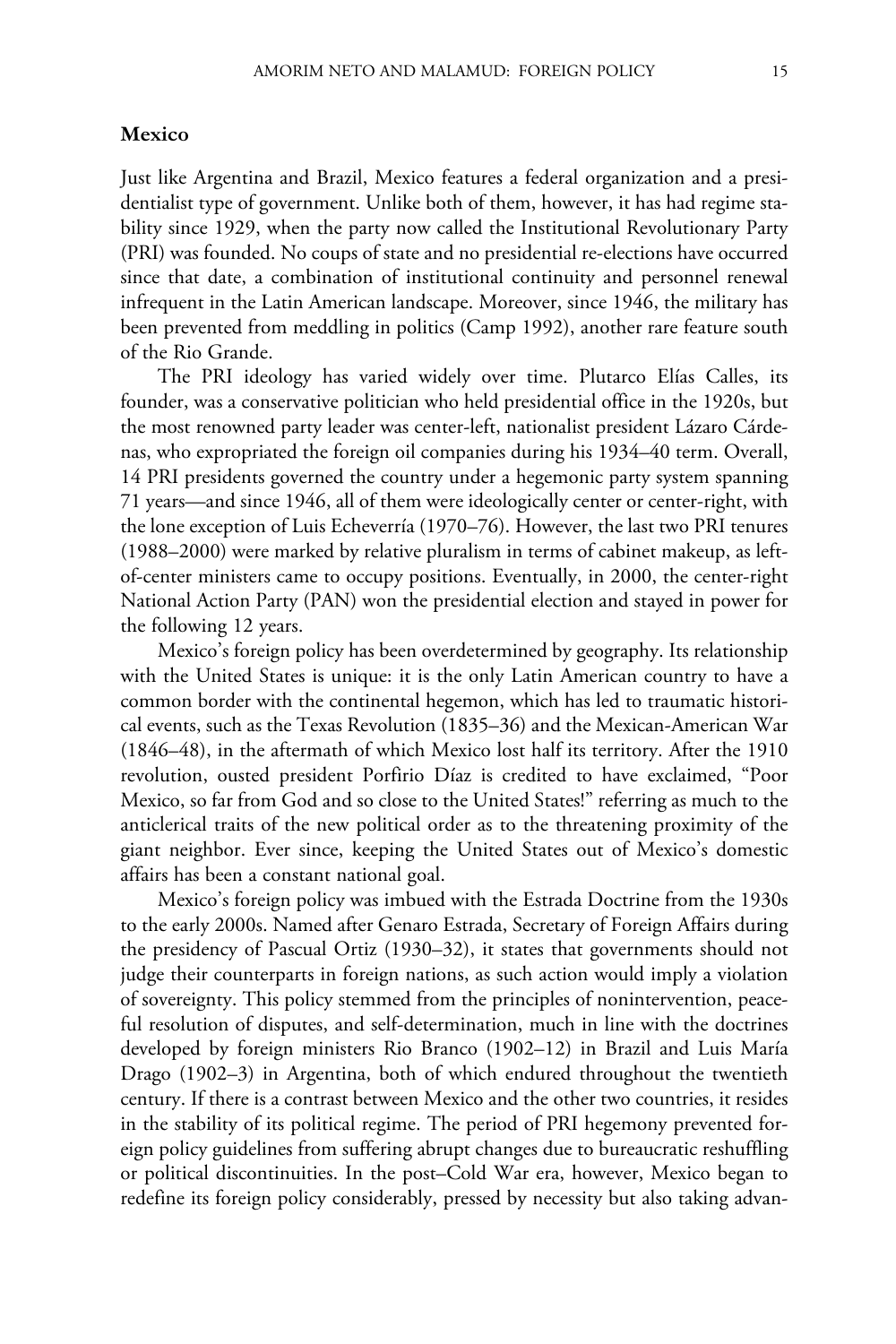tage of the new geopolitical context (González 2001). As a consequence, the Estrada Doctrine was challenged during the Vicente Fox Administration (2000–2006) and became effectively discontinued under Felipe Calderón (2006–12).

Díaz-Cayeros and Selee (2010) list three "truths" about the current U.S.- Mexico relationship: intense interdependence, high complexity, and asymmetry. These truths have led to an unconventional relationship, depicted as "a mixture of foreign and domestic policy, an intermestic relationship … as the diplomatic agenda is primarily driven by domestic considerations in each country" (Díaz-Cayeros and Selee 2010, 4–5). To disentangle and weigh each dimension is one of the goals of our econometric analysis.

## **ECONOMETRIC ANALYSIS**

We employed time-series analysis using an OLS model with Newey-West–corrected standard errors to evaluate—separately for each country—the determinants of simple convergence between Argentina, Brazil, and Mexico and the United States in the period 1946–2008.4

Table 1 displays four models for Argentina. The first one includes all the independent variables. *Cincarg* stands for the national capabilities of Argentina; *cincusa* stands for the national capabilities of the United States; *exp* is the first-order lag of trade dependence on the United States; *left* is the cabinet strength of the left and center; *mil* is the cabinet strength of the military; *war1982* is a dummy for the Malvinas/Falklands War in 1982; *coldwar* is a dummy for the Cold War (1946–89 = 1) and post–Cold War (1990–2008 = 0) periods; and *strength* is the political strength of the president (1 if the president is the leader of the main party or the head of the army; 0 otherwise). *Strength* is our solution to tap the president's political strength under both democratic and authoritarian regimes because, unlike Brazil and Mexico, authoritarianism in Argentina always led to the closing down of Congress.

The variables found to be significant in the full model were *cincarg*, *cincusa*, *exp*, *left*, *mil*, and *war1982*. However, *cincarg*, *exp*, and *mil* came with the wrong sign. After pruning down the models, *left* proved to have a stable and high statistical significance. Note, however, that *cincusa* is not *cincarg*. So we calculated the national capabilities ratio between the United States and Argentina. This ratio also proved to have a stable statistical significance in many models. It is reported under the second and third models in table 1. This variable indicates that the lower the ratio, the less Argentina votes with the United States. But throughout 1946–2008, Argentina did little or nothing to contribute to the lowering of the ratio. Actually, *cincarg* declined over time. This means that it was not the strengthening of Argentina's national capabilities that led the country to vote less with the United States but the decline in U.S. power.

In addition, the negative sign on *left* indicates that the greater the cabinet strength of the center or left, the less Argentina voted with the United States (note that the cabinet strength of the right is not included in the models because it is collinear with *left*). This variable is considerably significant (at the 0.05 level), and shows the relevance of domestic politics in shaping Argentina's foreign policy.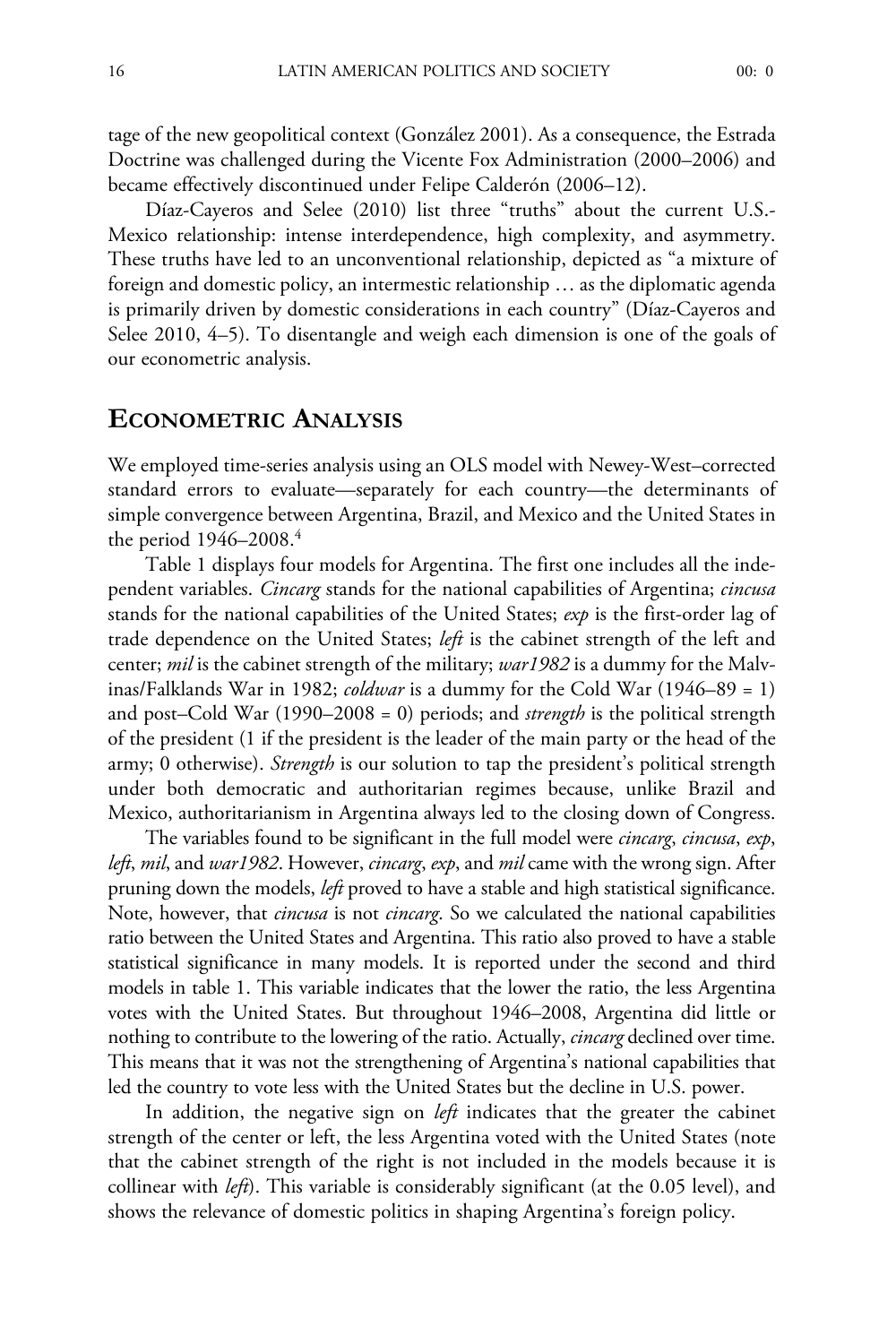|                    | $\mathbf{1}$            | $\overline{2}$          | 3                        | $\overline{4}$          |
|--------------------|-------------------------|-------------------------|--------------------------|-------------------------|
| Dependent variable | conv                    | conv                    | conv                     | Lijphart                |
| cincarg            | $118.1*$<br>(63.67)     | 177.8***<br>(32.33)     |                          |                         |
| cincusa            | 2.150<br>(1.421)        |                         |                          |                         |
| $exp(\text{lag})$  | $-1.150$<br>(0.762)     | $-1.049$<br>(0.670)     |                          |                         |
| left               | $-0.124**$<br>(0.0562)  | $-0.130**$<br>(0.0544)  | $-0.143**$<br>(0.0703)   | $-0.174**$<br>(0.0675)  |
| mil                | $-0.239**$<br>(0.0973)  | $-0.230**$<br>(0.0969)  |                          |                         |
| war1982            | $-0.289***$<br>(0.0782) | $-0.285***$<br>(0.0679) |                          |                         |
| coldwar            | 0.00525<br>(0.0470)     | 0.00839<br>(0.0452)     |                          |                         |
| strength           | 0.0191<br>(0.0444)      | 0.0149<br>(0.0430)      |                          |                         |
| cincratio          |                         | $0.0156*$<br>(0.00863)  | $0.0284***$<br>(0.00567) | $0.0263***$<br>(0.0043) |
| $_{cons}$          | $-0.527**$<br>(0.218)   | $-0.964***$<br>(0.180)  | $-0.368**$<br>(0.139)    | $-0.1268$<br>(0.1108)   |
| N                  | 63                      | 63                      | 63                       | 63                      |

Table 1. Determinants of the Convergence Between Argentina and the United States in the UN, 1946–2008

 $*$  p < 0.1,  $*$  $p$  < 0.05,  $*$  $*$  $p$  < 0.01.

Standard errors in parentheses.

Note: Time-series analysis using an OLS model with Newey-West–corrected standard errors.

To check the robustness of our findings on Argentina, under the fourth model we ran the third model using Lijphart's Index of Agreement as the operational indicator of the dependent variable instead of simple convergence. Note that the Index of Agreement tends to produce higher levels of convergence than simple convergence. Yet our main findings on Argentina hold under Lijphart's Index of Agreement, a good sign that our tests are robust.<sup>5</sup>

Table 2 exhibits four models for Brazil. Here again, model 1 includes all the independent variables: *cincbra*, the national capabilities of Brazil; *cincusa*, the national capabilities of the United States; *exp*, the first-order lag of trade dependence on the United States; *presparty*, the legislative size of the president's party; *ideopres*, the ideology of the president (per Coppedge 1997); *cableft*, the cabinet strength of the left; *legleft*, the legislative size of left-wing parties; *mil*, the cabinet strength of the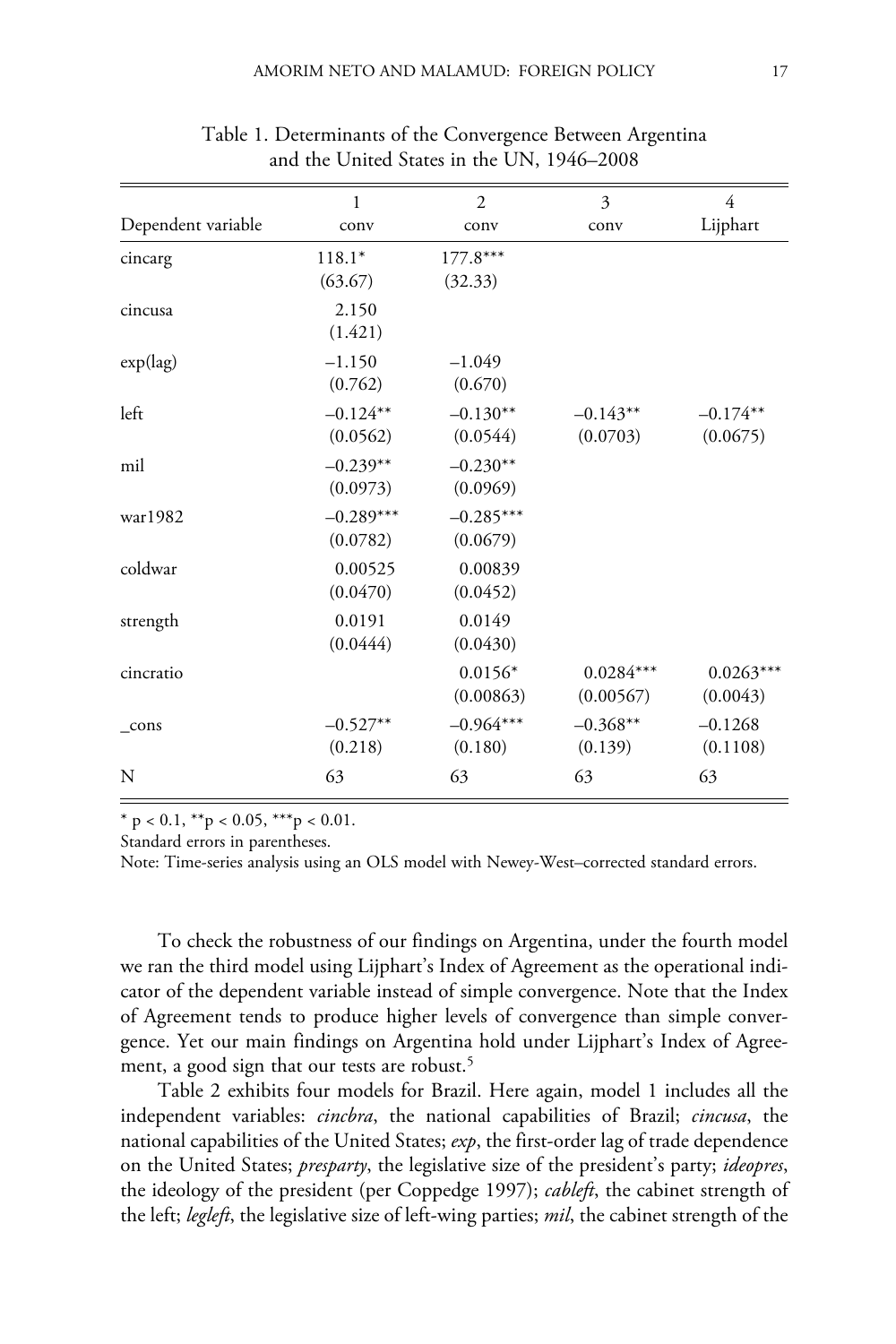|                    | 1           | $\overline{2}$ | 3           | 4            |
|--------------------|-------------|----------------|-------------|--------------|
| Dependent variable | conv        | conv           | conv        | Lijphart     |
| cincbra            | $-47.70***$ |                | $-46.98***$ | $-43.33***$  |
|                    | (10.43)     |                | $-3.133$    | (2.762)      |
| cincusa            | $-1.074*$   |                |             |              |
|                    | (0.609)     |                |             |              |
| $exp(\text{lag})$  | $0.876**$   | $1.542***$     |             |              |
|                    | (0.392)     | (0.324)        |             |              |
| presparty          | $0.226*$    | 0.0190         |             |              |
|                    | (0.120)     | (0.146)        |             |              |
| ideopres           | $-0.213*$   | 0.0798         |             |              |
|                    | (0.112)     | (0.107)        |             |              |
| cableft            | $-0.208**$  | $-0.0272$      | $-0.0943*$  | $-0.2064***$ |
|                    | (0.101)     | (0.116)        | (0.0509)    | (0.0532)     |
| legleft            | 0.181       | $-0.425*$      |             |              |
|                    | (0.277)     | (0.230)        |             |              |
| mil                | $0.506**$   |                |             |              |
|                    | (0.251)     |                |             |              |
| coldwar            | $-0.221**$  | $-0.00275$     |             |              |
|                    | (0.0916)    | (0.0740)       |             |              |
| cincratio          |             | 0.00645        |             |              |
|                    |             | (0.00630)      |             |              |
| $_{\rm cons}$      | $1.242***$  | $-0.0511$      | $1.365***$  | $1.442***$   |
|                    | (0.296)     | (0.124)        | (0.0616)    | (0.0573)     |
| N                  | 63          | 63             | 63          | 63           |

Table 2. Determinants of the Convergence Between Brazil and the United States in the UN, 1946–2008

 $*$  p<0.1,  $*$  p<0.05,  $**$  p<0.01.

Standard errors in parentheses.

Note: Time-series analysis using an OLS model with Newey-West–corrected standard errors.

military; and *coldwar*, a dummy for the Cold War (1946–89 = 1) and post–Cold War (1990–2008 = 0) periods.

Because of multipartyism and coalitional presidentialism, there is no perfect match between the cabinet makeup and its supporting legislative majority (unlike Argentina and in Mexico in 1946–97, as we will see). This is why we had to include president-centered, cabinet-centered, and legislative-centered variables. That is to say, for Brazil we need to have distinct measures for the ideology and political strength of the president, the cabinet, and legislative parties. *Presparty* is based on the finding that the larger the president's party, the stronger his or her position in relation to the coalition allies and the more stable the government (Amorim Neto 2006; Power 2010).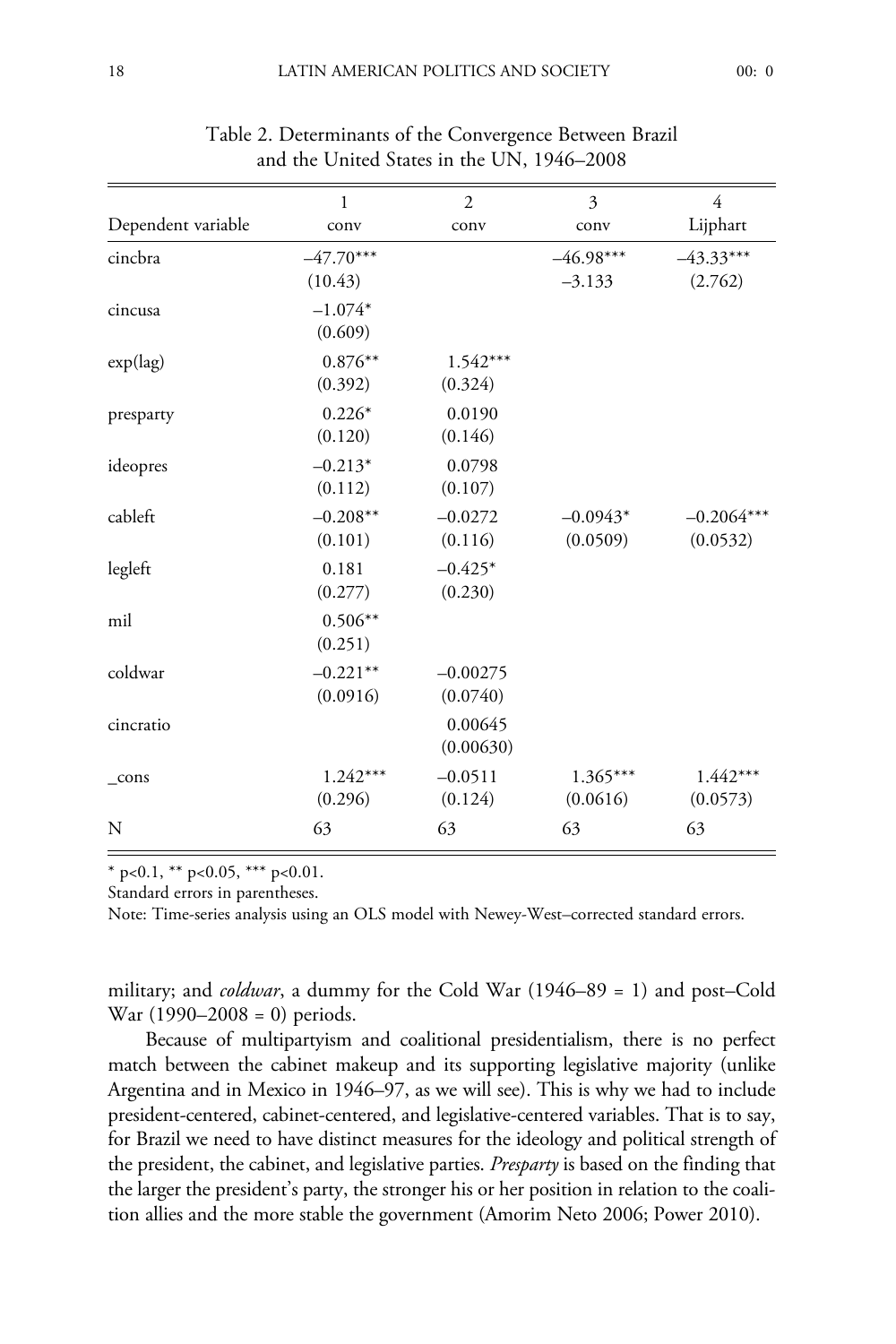The variables found to be significant in the first, full model were *cincbra*, *exp*, *mil*, and *coldwar*, suggesting a complex mix of foreign policy determinants. However, after pruning down the models, only *cincbra* proved to have stable statistical significance. While *exp* was found significant in the first two models, it lost significance as the right-hand side of the equation was pruned down. That is to say, *exp* proved to be an unstable variable, lacking robustness. The best model we obtained was the third one, which includes *cincbra*, and *cableft* on the right-hand side of the regression equation. The fourth model—which uses Lijphart's Index of Agreement as the dependent variable—indicates that the coefficients under the third model are robust. Our findings show that the neorealist variable is the most relevant factor affecting Brazil's foreign policy.

While *cableft* indicates that domestic politics plays a role in shaping Brazil's international behavior, it is a weaker role than that played by the country's national capabilities.6 The significance of *coldwar* under model 1 further suggests the relevance of systemic variables in shaping Brazil's international alignment patterns. The negative sign on *coldwar* shows that contrary to our third proposition, Brazil drifted away from the United States during the Cold War. Conversely, after the Cold War, Brasília rehearsed a rapprochement with Washington. All our findings hold under Lijphart's Index of Agreement.<sup>7</sup>

Table 3 displays four models for Mexico. The independent variables, all included in the first model, are *cincmex*, the national capabilities of Mexico; *cincusa*, the national capabilities of the United States; *exp*, the first-order lag of trade dependence on the United States; *left*, the cabinet strength of the left. *Unigovt* is a dummy that equals 1 if the president's party controls Congress, 0 otherwise; *ideopres* is the ideology of the president (per Coppedge 1997); *mil*, the cabinet strength of the military; *coldwar*, a dummy for the Cold War  $(1946–89 = 1)$  and post–Cold War  $(1990–2008 = 0)$  periods.

Because of the decades-long dominance of the PRI, we had to include *unigovt* on the right-hand side of the equation. This variable taps the legislative situation of the president and his party. Unlike Brazil but like Argentina, coalitions are the not the norm in Mexico. So if the president's party does not command a legislative majority, the president will be in the minority by definition (Casar 2002; Craig and Cornelius 1995; Weldon 1997). There was unified government (a situation in which the president's party controls both houses of Congress) from 1946 to 1997. In 1997 the PRI lost its legislative majority, ushering in an era of divided government that has not yet ended.

The only variable found to be significant in the full model was *cincmex*. After pruning down the models, only *cincmex* proved to have stable statistical significance. The best model (in terms of the significance and stability of the coefficients) we obtained was the third one, which includes only *cincmex*. <sup>8</sup> Thus, our findings show that the neorealist variable is the crucial factor affecting Mexico's foreign policy. Closer to the conclusions reached by Mares (1988b) rather than Sotomayor Velázquez (2009), domestic politics seems to play no significant role in determining this country's international behavior in the long run. The finding on *cincmex* holds under Lijphart's Index of Agreement.9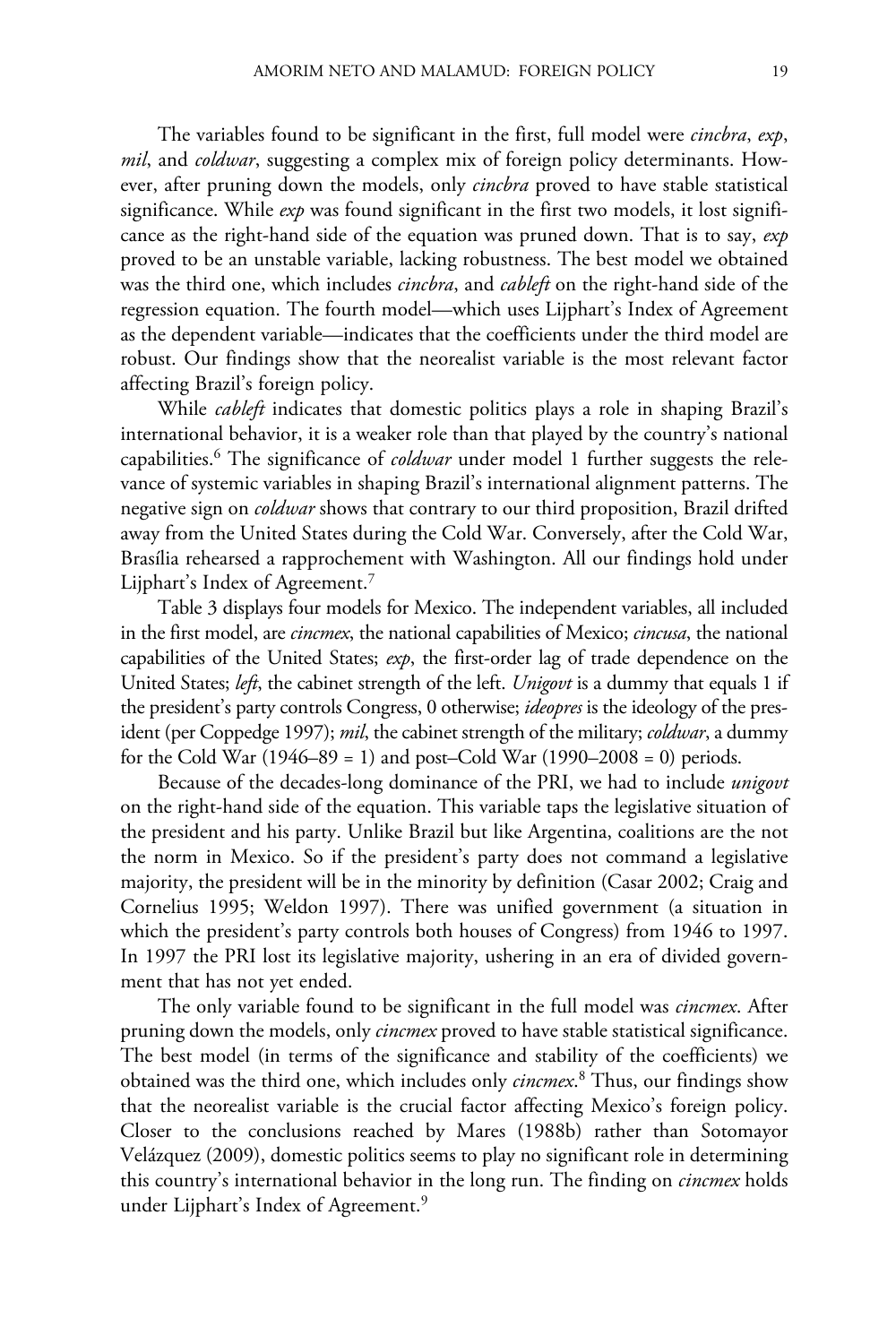| Dependent variable | 1<br>conv             | $\overline{2}$<br>conv   | 3<br>conv              | 4<br>Lijphart           |
|--------------------|-----------------------|--------------------------|------------------------|-------------------------|
| cincmex            | $-46.61*$<br>(23.34)  |                          | $-70.77***$<br>(6.926) | $-71.726***$<br>(6.628) |
| cincusa            | 1.079<br>(0.962)      |                          |                        |                         |
| $exp(\text{lag})$  | $-0.359$<br>(0.395)   |                          |                        |                         |
| unigovt            | 0.00256<br>(0.0944)   |                          |                        |                         |
| ideopres           | $-0.0476$<br>(0.0323) |                          |                        |                         |
| left               | $-0.0219$<br>(0.0955) | 0.0691<br>(0.0580)       |                        |                         |
| mil                | 0.341<br>(0.366)      |                          |                        |                         |
| coldwar            | $-0.0729$<br>(0.0735) |                          |                        |                         |
| cincratio          |                       | $0.0120***$<br>(0.00177) |                        |                         |
| $_{cons}$          | $1.030**$<br>(0.410)  | 0.0558<br>(0.0385)       | $1.054***$<br>(0.0730) | $1.202***$<br>(0.0677)  |
| N                  | 63                    | 63                       | 63                     | 63                      |

Table 3. Determinants of the Convergence Between Mexico and the United States in the UN, 1946–2008

 $p<0.1$ , \*\*  $p<0.05$ , \*\*\*  $p<0.01$ .

Standard errors in parentheses.

Note: Time-series analysis using an OLS model with Newey-West–corrected standard errors.

A note is in order on the absence of statistical significance of *strength* in Argentina, *presparty* in Brazil, and *unigovt* in Mexico. These findings indicate that our sixth proposition (the magnitude of the president's political support has neutral effects as a determinant of foreign policy) is correct. This does not mean that the president's political situation is irrelevant in understanding these countries' foreign policies, as Keller (2012) has shown. It means that it is only relevant in the short term, something that our tests are unlikely to capture but qualitative research designs can grasp—and they have, as in the case of interpresidential dynamics in Mercosur (Malamud 2005).

Finally, we need to explain why the dummy capturing the effect of the Cold War failed to have a significant effect and, in Brazil and Mexico, came with the wrong sign. In the cases of Argentina and Brazil, this may be because the democratic regimes established in the early 1980s did not face any meaningful left-wing chal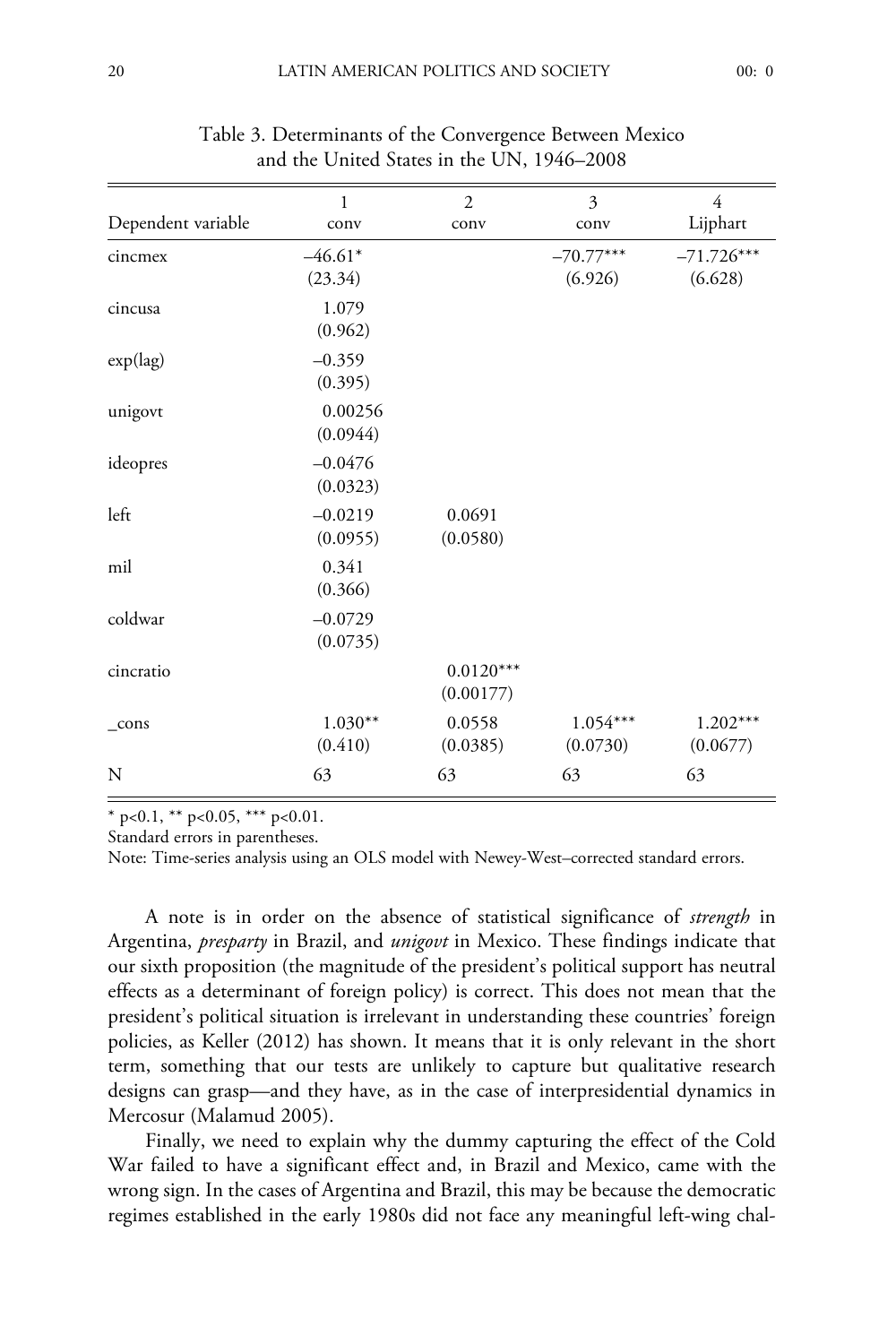lengers—unlike previous democratic periods. Therefore, in these countries, the Cold War fizzled out as the military dictatorships receded, a few years before the Berlin Wall fell. Meanwhile, in Mexico, a pro-Soviet government was always out of the question. $10$ 

# **CONCLUSIONS**

This article has postulated that given the distinct national capabilities and positioning in the international system of Argentina and Mexico, the latter would be likely to follow a path similar to Brazil's while the former's foreign policy would be more sensitive to domestic changes. Our tests confirmed these propositions. Mexico's foreign policy is determined mostly by its national capabilities. Its CINC almost doubled over the 63-year period covered in our analysis, just like Brazil's, and this increase coincides with a diverging voting pattern in relation to the United States. Domestic variables have shown no significant effect. Figuratively, it can be said that Mexico is a very Waltzian state.

In the case of Argentina, the CINC alone is not a good predictor of voting behavior, but its ratio relative to the CINC of the United States is significant. Yet as we have noted, throughout 1946–2008 Argentina did little or nothing to help lower the ratio, so the value of this finding should not be exaggerated.

The liberal hypothesis is also disconfirmed, as trade dependence on the United States does not covariate with voting convergence. This is consistent with the findings of Paz (2012), who additionally shows that Argentine behavior at the UN is not correlated with trade dependence on China either. The most robust predictor of Argentina's foreign alignment is the cabinet strength of the center-left—simply defined as non-right, and therefore encompassing most of the civilian administrations. In short, democracy matters. Given that Argentina has mostly featured singleparty governments and that military presidents have largely run the government with a tight hand, the ideological orientation of the cabinet reflects almost perfectly the president's ideological leaning.

Domestic factors carry the day in explaining Argentina's foreign strategy, which helps us to understand why this country has displayed a more erratic international behavior than both Brazil and Mexico. This finding does not disprove realist theories, since their "acid test … is not whether states conform to *realpolitik* principles but whether those states that do not conform are worse off than those that do" (Feaver et al. 2000, 165). Judging by indicators such as relative material capabilities or international reputation, Argentina seems to have paid its price for reneging on the tenets of realism.

We have shown the primacy of systemic factors over domestic factors, as well as of high politics (i.e., national capabilities) over low politics (i.e., trade interdependence), in determining Brazil's and Mexico's degree of convergence with the United States when voting in the UN General Assembly. Certainly, the degree of political support and personal activism of the chief executives has affected the way ideological preferences have interacted with systemic pressures. For example, the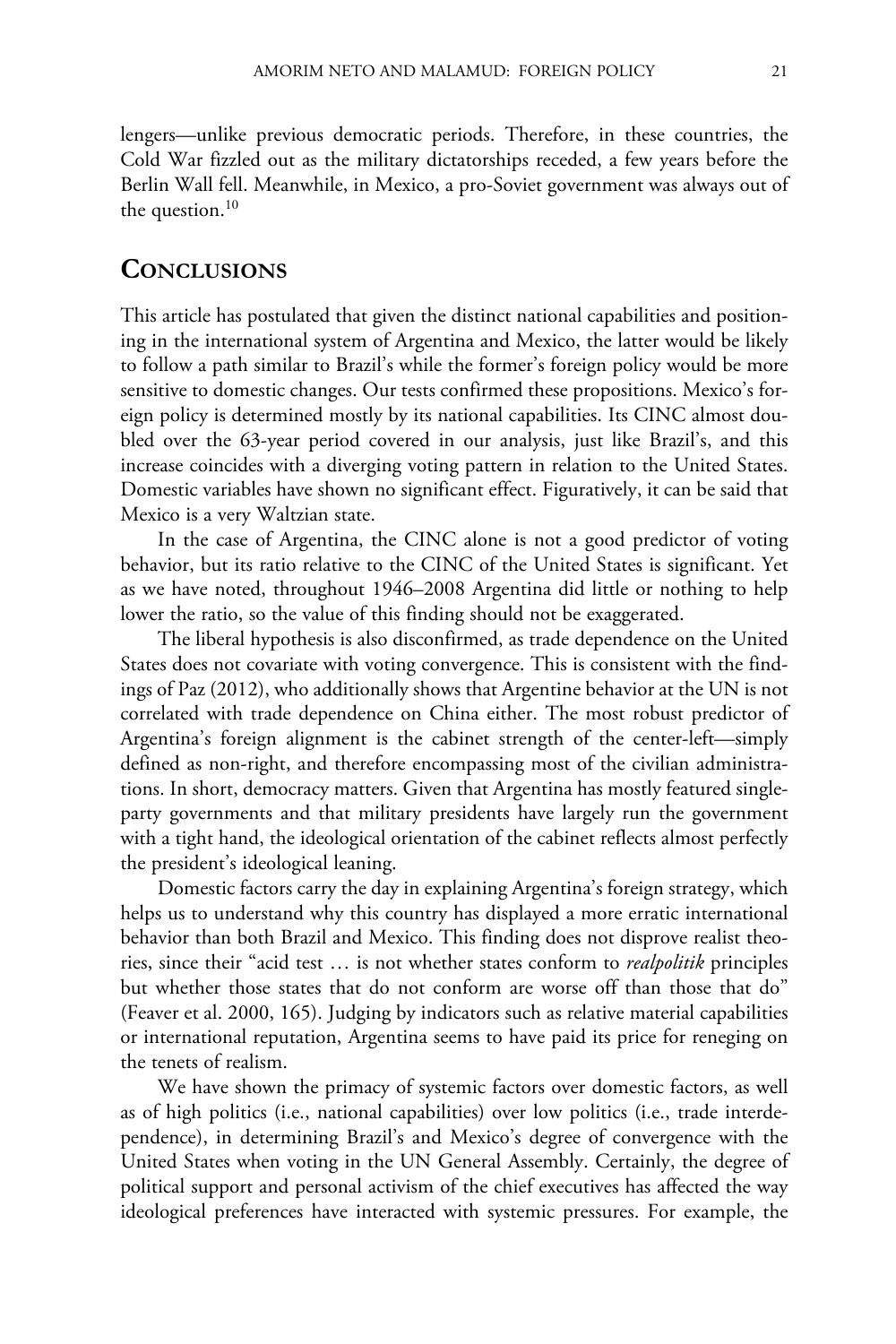presence of left-wing ministers in the cabinet has shown a modest statistical effect in Brazil, though we have found no such effect for Mexico. This could be because Mexico has not had a leftist government since the end of the Cold War. If the left comes to power in the near future, the results might change.

In line with realist arguments, our findings suggest that the parameters of Brazilian and Mexican foreign policy were set by their relative material power. However, following neoclassical realism, we have also looked for the transmission belts that link material capabilities to foreign policy behavior (Rose 1998). We found that domestic factors, such as the political power of the military, the degree of legislative support for the president, and the ideological makeup of the cabinet, show some effects under certain conditions, depending on country and context.

On the other hand, Argentina exhibited a behavior less predictable on the basis of systemic factors, thus requiring a deeper analysis of the domestic variables. The conclusion is that, in this country, agency appears more influential over voting alignment than in the other cases. The irony is that this apparent gain in autonomy has not been accompanied by an increase in national capabilities or international influence, as Argentina has declined (while Brazil and Mexico have ascended) during the period under analysis.

For the most part, our findings are consistent with Gómez-Mera's conclusions on Mercosur (2013, 3); she verifies that "the impact of … systemic forces on regional outcomes … has been crucially mediated by domestic political dynamics in the bloc's two main partners, Argentina and Brazil." This underlines the validity of a neoclassical realist approach to the study of Latin American foreign policies.

As we have seen, the curves describing Argentina's, Brazil's, and Mexico's voting convergence with the United States are remarkably similar, all of them displaying a steep downward trend. Yet the same effect proved to have different determinants. This should not surprise us. After all, the social world is characterized by equifinality and causal heterogeneity. One of the contributions of this article is to pin down the shape of such heterogeneity in the case of Latin American foreign policies. Only with country-specific tests could we do so.

Although this research relies on country-specific tests and measures to check the impact of systemic and domestic variables on voting convergence, our approach can be extended to other Latin American countries and issue areas—as some recent works promise (Amorim Neto 2011; Merke and Pauselli 2014; Mourón and Urdinez 2014; Schenoni 2012; Vigevani and Ramanzini 2011). If data on national capabilities and trade dependence are easy to find, the bulging literature on comparative presidentialism is an excellent source for country-specific domestic variables.

One final variable is omitted from our tests: diplomatic inertia. Following Allison (1971), it is to be expected that the more professionalized the diplomatic corps, the more incremental the changes in foreign policy and the less influential the domestic factors. Greater diplomatic professionalization means two things. First, it allows the foreign ministry to impose its views and doctrines more easily on the chief executive, thereby generating greater inertia or intertemporal consistency in international behavior, *ceteris paribus*. Second, it allows the foreign ministry to better con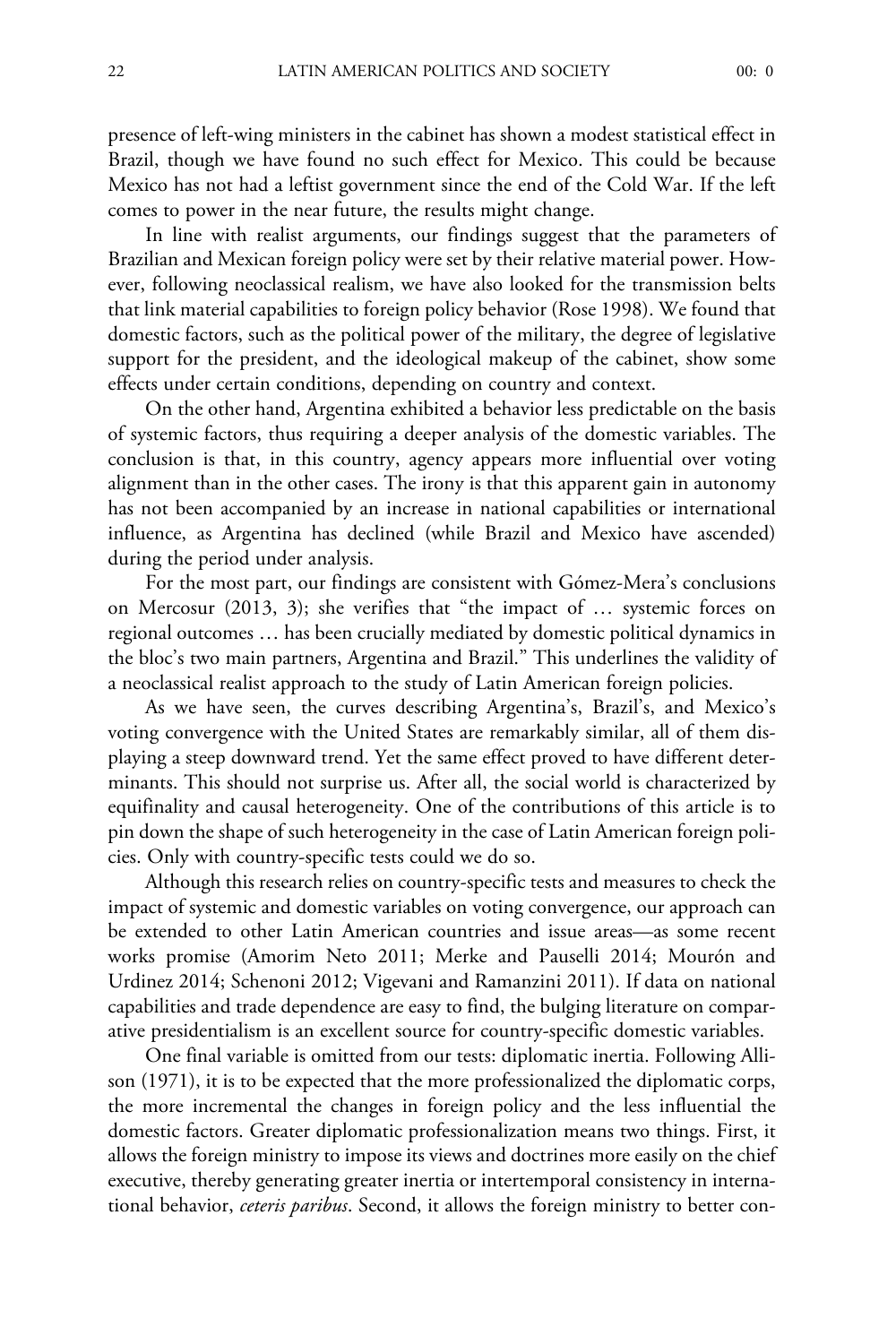test the policy preferences of other bureaucratic and political players, thereby downplaying the role of other domestic factors in shaping foreign policy. To verify those propositions, future research should try to quantify the degree of diplomatic professionalization in Argentina, Brazil, and Mexico over the 63 years analyzed in this paper. A daunting task awaits us. $^{11}$ 

# **NOTES**

The authors thank Roderic Ai Camp, Alain De Remes, Todd Eisenstadt, Cecilia Martínez-Gallardo, and Antonio Ortiz-Mena for their expert advice on the ideology of Mexican parties, presidents, and cabinet members; Marcelo Camerlo and Miguel De Luca for their assistance with the Argentine cabinets; Pablo Gerchunoff and David Scott Palmer for their help to find historical databases; Christian Arnold, Nathan Canen, Júlio C. Rodríguez, and Luis Schenoni for their comments on earlier versions; and five anonymous reviewers for their criticism and suggestions. Igor Acacio, Mariana Carvalho, Carlos Coelho, Karina Rodrigues, and Saulo Said provided outstanding research assistance.

1. We accept that there may be a tipping point before which national capability gaps create a dissonance of interest. Beyond that point, though, the closer the national capabilities, the more natural the alignment between countries—due to shared class and capital interests. Unlike Japan or the European powers, the Latin American states have not reached that point yet. We thank an anonymous reviewer for pointing out this issue.

2. This section draws heavily on Amorim Neto 2011.

3. This is a five-year moving average of each country's exports to the United States as a percentage of total exports. In the econometric tests we use the first-order lag of this indicator to avoid endogeneity.

4. Note that Amorim Neto (2011) uses a Tobit model to identify the determinants of Brazil's diplomatic convergence with the United States. We prefer the Newey-West model because its variance estimator corrects for heteroskedasticity (nonconstant variance) and temporal (auto)correlations in the variables. Since this is likely to be a concern in our time-series analysis, it is appropriate that we incorporate such corrections in our inference. Therefore, when we calculate test statistics, we adopt an estimator for the variance that takes into account those time-series problems. Indeed, normality and homoskedasticity are assumed by the Tobit econometric technique, and are essential for the latter. Those assumptions seem unlikely to hold under our time-series data.

5. To further check the robustness of our findings on Argentina, we included a measure of democracy in the models (not reported here). The scales of Polity IV were used as our operational indicator. Interestingly enough, democracy was found significant and came with a negative sign (which means that higher degrees of democracy are associated with lower diplomatic convergence with the United States). However, the inclusion of this variable eliminated the significance of *left* and slightly reduced the significance of *cincratio*. In fact, under a model only with *cincratio* and *Polity* on the right-hand side of the regression equation, the latter is the most significant independent variable. This corroborates our finding that in Argentina, domestic factors are the most relevant determinants of foreign policy.

6. In tests on Brazil not reported here, we included the Polity IV measure of democracy on the right-hand side of the regression equations. This measure was never found significant.

7. For Brazil, we also ran models including an interactive term in model 3. We tested the impact of *cincbra\*cableft*, on the assumption that a country with greater national capabilities and a stronger left will vote less with the United States on UN motions. The interactive term was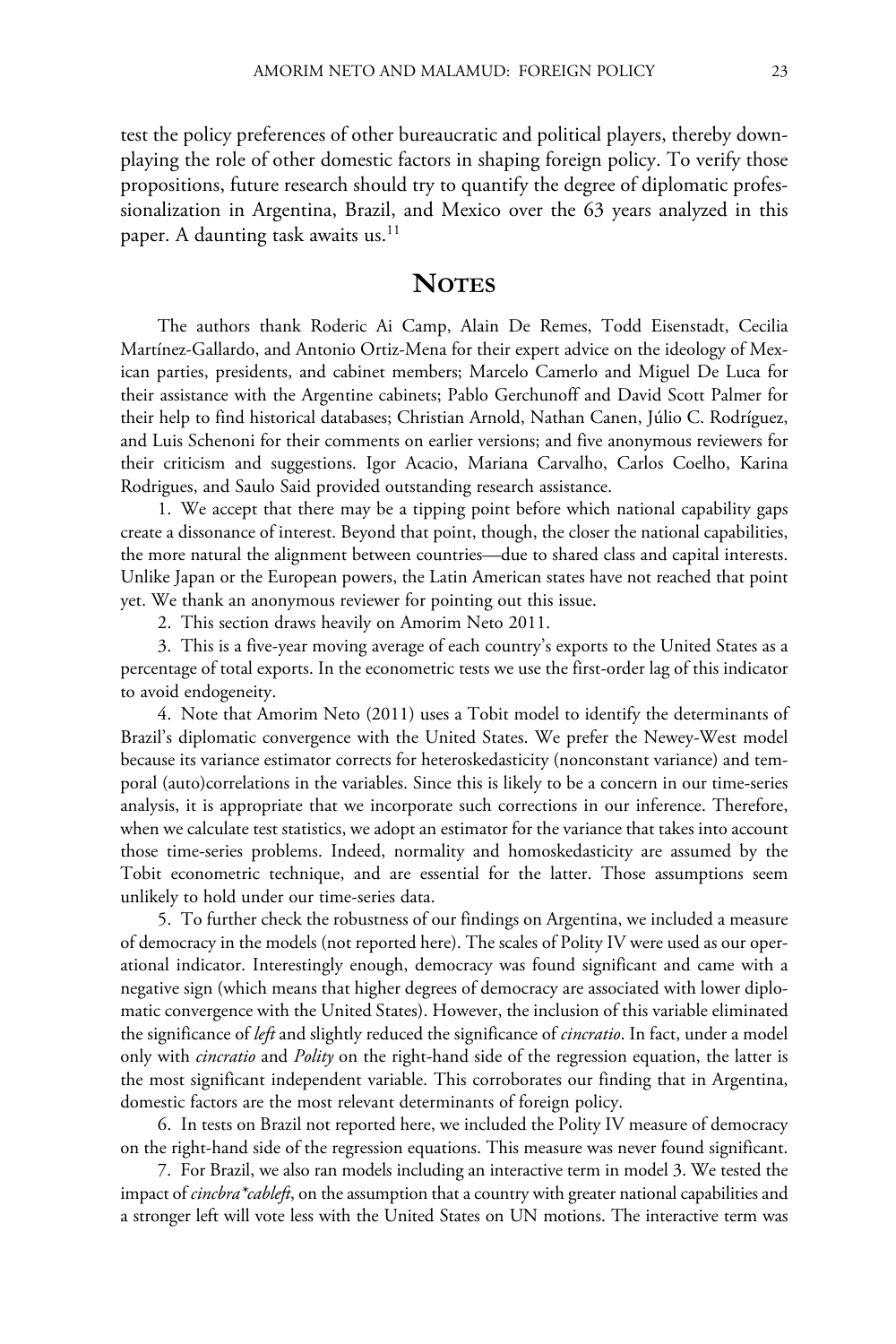found significant and came with the right sign (negative). However, its level of significance was close to 10 percent, not very high, and the same level found for *cableft* under model 3. Moreover, under the interactive model, *cableft* came with a positive sign. This means that the effect of this variable on diplomatic convergence comes from the observations with the highest values of *cincbra*. In short, the interactive term does not change our original findings. As there is no palpable gain in using it, we prefer to stick to the more parsimonious model, the linear one.

8. In tests on Mexico not reported here, we checked the impact of the Polity IV measure of democracy on diplomatic convergence with the United States. As occurred with the tests on Brazil, this measure was never found significant.

9. Ortiz-Mena (2008) has also found that Mexico's trade dependence on the United States does not affect Mexico's votes on UN motions.

10. We ran models including an alternative measure of asymmetric interdependence in relation to Washington: U.S. direct investment. As with trade dependence, we calculated a five-year moving average of U.S. direct investment as a percent of GDP in Argentina, Brazil, and Mexico. We also used the first-order lag of this indicator to avoid endogeneity. Our source for U.S. direct investment was the Bureau of Economic Analysis (www.bea.gov/international/di1usdbal.htm). Our data show that the trend relating to U.S. investment is clearly upward for the three countries in 1966–2008 (no data were available for 1946–65). This is precisely the opposite trend in relation to diplomatic convergence with the United States. It is therefore no wonder that in all tests with the three countries, U.S. direct investment came with the wrong sign (negative). In some tests the coefficient on U.S. direct investment was even significant. That is, the higher the U.S. direct investment, the lower the diplomatic convergence. As this goes totally against the grain, we hang on to exports to the United States as the best measure of asymmetric interdependence available.

11. Amorim Neto (2011) includes the first-order lag of diplomatic convergence on the right-hand side of his regression equations as an indirect measure of the impact of the foreign ministry on diplomatic convergence (on the assumption that the stronger the ministry, the larger the diplomatic inertia). While this indirect measure is not wrong in the case of Brazil, it is a controversial solution. Therefore, we prefer to develop direct measures of the strength of foreign ministries in future research.

#### **REFERENCES**

- Abranches, Sérgio H. H. de. 1988. Presidencialismo de coalizão: o dilema institucional brasileiro. *Dados* 31, 1: 5–38.
- Allison, Graham. 1971. *Essence of Decision: Explaining the Cuban Missile Crisis*. 1st ed. Little Brown.
- Almeida, Paulo Roberto de. 2004. *Relaçõe*s *internacionais e política externa do Brasil*. Porto Alegre: Universidade Federal do Rio Grande do Sul.
- Amorim Neto, Octavio. 2006. *Presidencialismo e governabilidade nas Américas*. Rio de Janeiro: Fundação Getulio Vargas.
- ———. 2011. *De Dutra a Lula: a condução e os determinantes da política externa brasileira*. Rio de Janeiro: Campus.
- Aparicio Cabrera, Abraham. 2011. Series estadísticas de la economía mexicana en el siglo XX. *Economía Informa* 369 (July–August): 63–85.
- Brazil. Ministry of Development, Industry and Foreign Trade. n.d. *200 anos do comércio exterior brasileiro*. Brasília. http://mdic.gov.br//sitio/interna/interna.php?area=5&menu= 2041&refr=608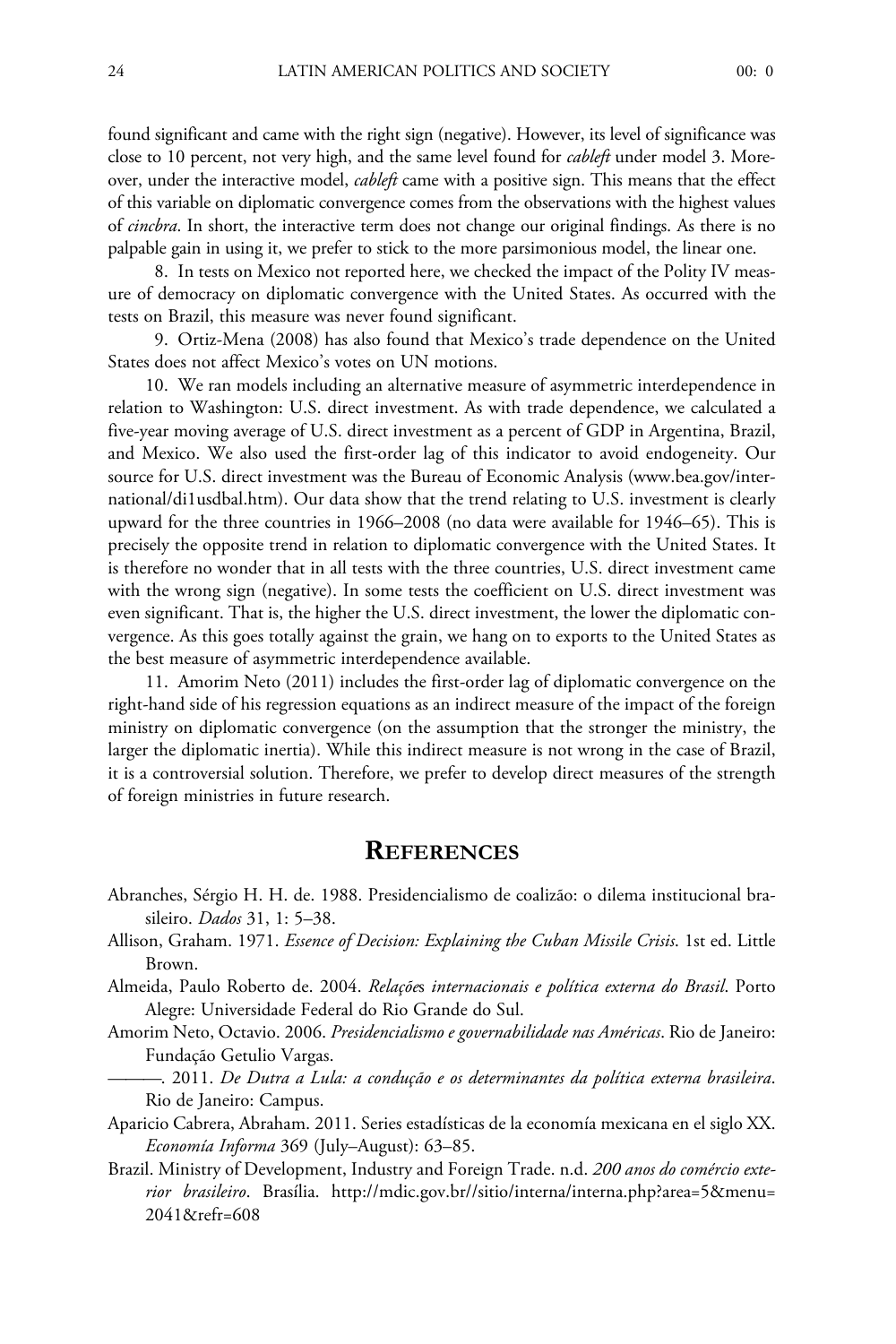———. AliceWeb2. Sistema de análise das informações de comércio exterior. http://aliceweb2.mdic.gov.br.

- Camp, Roderic Ai. 1992. *Generals in the Palacio*: *The Military in Modern Mexico*. Oxford: Oxford University Press.
- ———. 2011. *Mexican Political Biographies, 1939–2009*. 4th ed. Austin: University of Texas Press.
- Casar, Maria Amparo. 2002. Executive-Legislative Relations: The Case of Mexico (1946– 1997). In *Legislative Politics in Latin America*, ed. Scott Morgenstern and Benito Nacif. New York: Cambridge University Press. 114–44.
- Catterberg, Edgardo, and María Braun. 1989. Izquierda y derecha en la opinión pública argentina. *Crítica y Utopía* 18: 63–79.
- Coppedge, Michael. 1997. A Classification of Latin American Political Parties. Kellogg Institute Working Paper 244. Notre Dame: University of Notre Dame.
- Covarrubias, Ana. 2003. Mexico: The Challenges of a Latin American Power in the U.S. Backyard. In *Latin American and Caribbean Foreign Policy*, ed. Frank O. Mora and Jeanne A. K. Hey. New York: Rowman and Littlefield. 13–30.
- Craig, Ann L., and Wayne A. Cornelius. 1995. Houses Divided: Parties and Political Reform in Mexico. In *Building Democratic Institutions: Party Systems in Latin America*, ed. Scott Mainwaring and Timothy R. Scully. Stanford: Stanford University Press. 249–97.
- Díaz-Cayeros, Alberto, and Andrew Selee. 2010. Mexico and the United States: The Possibilities of Partnership. Working Paper 10-01. San Diego: Center for U.S.-Mexican Studies, University of California.
- Dixon, William J. 1981. The Emerging Image of U.N. Politics. *World Politics* 34, 1: 47–61.
- Escudé, Carlos, and Andrés Cisneros. 2000. *Historia general de las relaciones exteriores de la República Argentina*. Vol. 15. Buenos Aires: Grupo Editor Latinoamericano.
- Feaver, Peter D., Gunther Hellmann, Randall Schweller, Jeffrey W. Taliaferro, William Wohlforth, Jeffrey W. Legro, and Andrew Moravcsik. 2000. Brother, Can You Spare a Paradigm? (Or, Was Anybody Ever a Realist?). *International Security* 25, 1: 165–93.
- Figueiredo, Argelina C. 2008. Government Coalitions in Brazilian Democracy. *Brazilian Political Science Review* 1, 2: 182–216.
- Figueiredo, Argelina C., and Fernando Limongi. 1999. *Executivo e legislativo na nova ordem constitucional*. Rio de Janeiro: Fundação Getúlio Vargas.
- Fonseca, Gelson, Jr. 2004. *A legitimidade e outras questões internacionais*. São Paulo: Paz e Terra.
- Gardini, Gian Luca, and Peter Lambert, eds. 2011. *Latin American Foreign Policies: Between Ideology and Pragmatism*. New York: Palgrave Macmillan.
- Gómez-Mera, Laura. 2013. *Power and Regionalism in Latin America: The Politics of MERCO-SUR*. Notre Dame: University of Notre Dame Press.
- González, Guadalupe. 2001. Foreign Policy Strategies in a Globalized World: The Case of Mexico. In *Latin America in the New International System*, ed. Joseph S. Tulchin and Ralph H. Espach. Boulder: Lynne Rienner. 141–82.
- Instituto Brasileiro de Geográfica e Estadistica (IBGE). n.d. *Anuário estatístico do Brasil*. Rio de Janeiro.
- Keller, Renata. 2012. A Foreign Policy for Domestic Consumption: Mexico's Lukewarm Defense of Castro, 1959–1969. *Latin American Research Review* 47, 2: 100–119.
- Kennedy, Paul. 2006. *The Parliament of Man: The Past, Present, and Future of the United Nations*. New York: Random House.
- Lampreia, Luiz Felipe. 2010. *O Brasil e os ventos do mundo: memórias de cinco décadas de cena internacional*. Rio de Janeiro: Objetiva.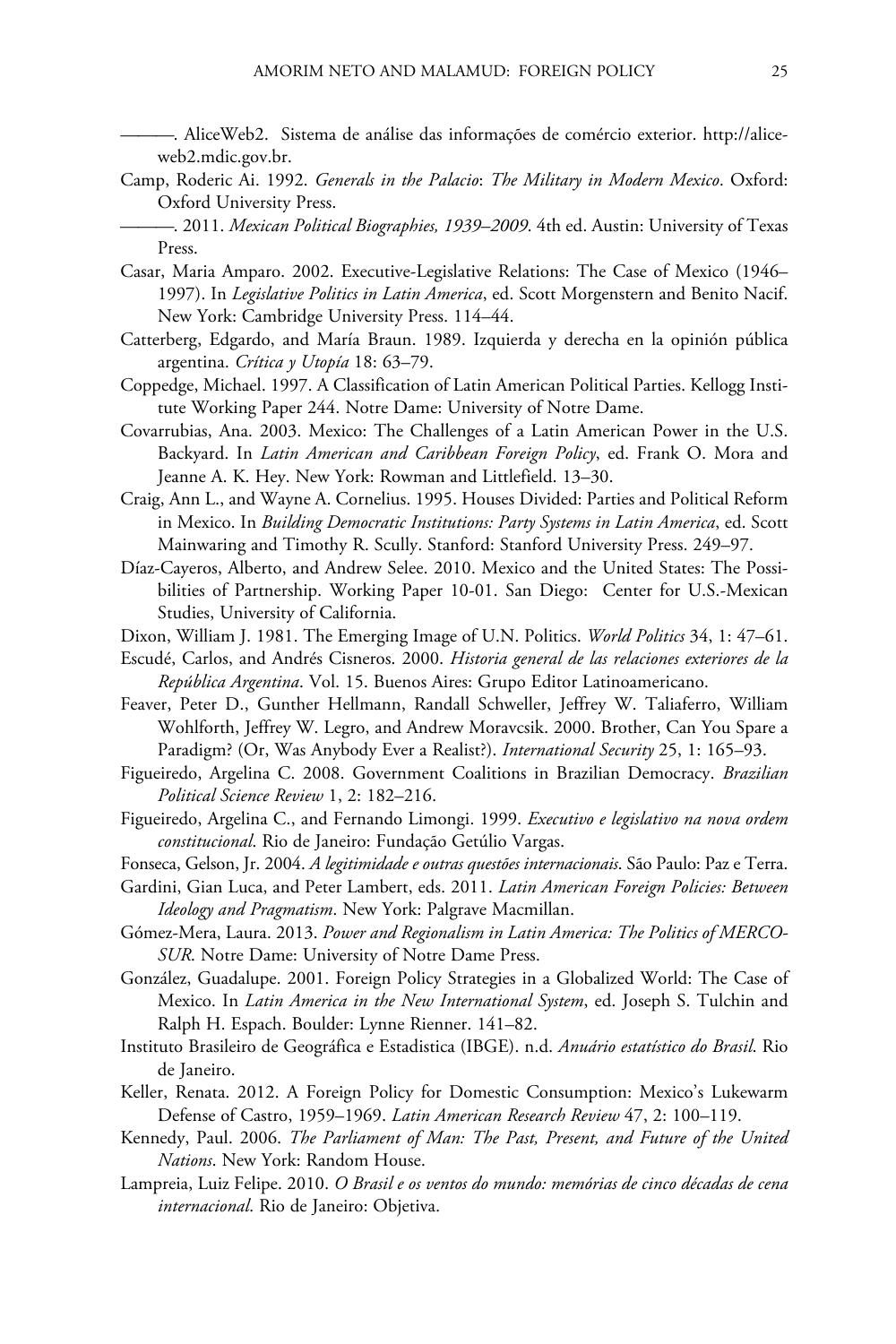- Lanús, Juan Archibaldo. 1986. *De Chapultepec al Beagle: política exterior argentina, 1945– 1980*. Buenos Aires: Hyspamérica.
- Lijphart, Arend. 1963. The Analysis of Bloc Voting in the General Assembly: A Critique and a Proposal. *American Political Science Review* 57, 4: 902–17.
- Lima, Maria Regina Soares de. 2010. Brasil e pólos emergentes do poder mundial: Rússia, Índia, China e África do Sul. In *O Brasil e os demais BRICS: comércio e política*, ed. Renato Baumann. Brasília: CEPAL/IPEA. 155–79.
- Lima, Maria Regina Soares de, and Mónica Hirst. 2006. Brazil as an Intermediate State and Regional Power: Action, Choice and Responsibilities. *International Affairs* 82, 1: 21–40.
- Lobell, Steven E., Jeffrey Taliaferro, and Norrin Ripsman, eds. 2009. *Neoclassical Realism, the State and Foreign Policy*. Cambridge: Cambridge University Press.
- Mainwaring, Scott. 1999. *Rethinking Party Systems in the Third Wave of Democratization: The Case of Brazil*. Stanford: Stanford University Press.
- Malamud, Andrés. 2005. Presidential Diplomacy and the Institutional Underpinnings of Mercosur: An Empirical Examination. *Latin American Research Review* 40, 1: 138–64.
- ———. 2011. Argentine Foreign Policy Under the Kirchners: Ideological, Pragmatic, or Simply Peronist? In Gardini and Lambert 2011. 87–102.
- Mares, David R. 1988a. Middle Powers Under Regional Hegemony: To Challenge or Acquiesce in Hegemonic Enforcement. *International Studies Quarterly* 32, 4: 453–71.
- ———. 1988b. Mexico's Foreign Policy as a Middle Power: The Nicaragua Connection, 1884–1986. *Latin American Research Review* 23, 3: 81–107.
- Margheritis, Ana. 2010. *Argentina's Foreign Policy: Domestic Politics and Democracy Promotion in the Americas*. Boulder: Lynne Rienner.
- Marín-Bosch, Miguel. 1998. *Votes in the UN General Assembly*. The Hague: Kluwer Law International.
- Merke, Federico, and Gino Pauselli. 2014. El voto latinoamericano en Naciones Unidas 1975–2012: factores de convergencia con los Estados Unidos. Paper presented at the Seminario de Ciencias Sociales en la Universidad De San Andrés, Victoria (Buenos Aires), April 3.
- Molinelli, N. Guillermo, M. Valeria Palanza, and Gisela Sin. 1999. *Congreso, presidencia y justicia en Argentina: materiales para su estudio*. Buenos Aires: CEDI/Fundación Gobierno y Sociedad/Temas Grupo.
- Mourón, Fernando, and Francisco Urdinez. 2014. A Comparative Analysis of Brazil's Foreign Policy Drivers Towards the USA: Comment on Amorim Neto (2011). *Brazilian Political Science Review* 8, 2: 92–113.
- Ortiz-Mena, Antonio. 2008. El Tratado de Libre Comércio y la política exterior de México: lo esperado y lo acontecido. In *Temas de política exterior*, ed. Ana Covarrubias. Mexico City: El Colégio de México. 125–59.
- Paz, Gonzalo S. 2012. Are Latin American Economies and Foreign Policies Diversifying? The Impact of Rising China and U.S. Reactions. Ph.D. diss., George Washington University.
- Polity IV Project. Dataset coding authority characteristics of states in the world system. Vienna, VA: Center for Systemic Peace. www.systemicpeace.org/polityproject.html
- Power, Timothy J. 2010. Optimism, Pessimism, and Coalitional Presidentialism: Debating the Institutional Design of Brazilian Democracy. *Bulletin of Latin American Research* 29, 1: 18–33.
- Quijano Torres, Manuel. 2012. *200 años de administración pública en México*. Vol. 3: *Los gabinetes en México, 1821–2012*. Mexico City: Instituto Nacional de Administración Pública.